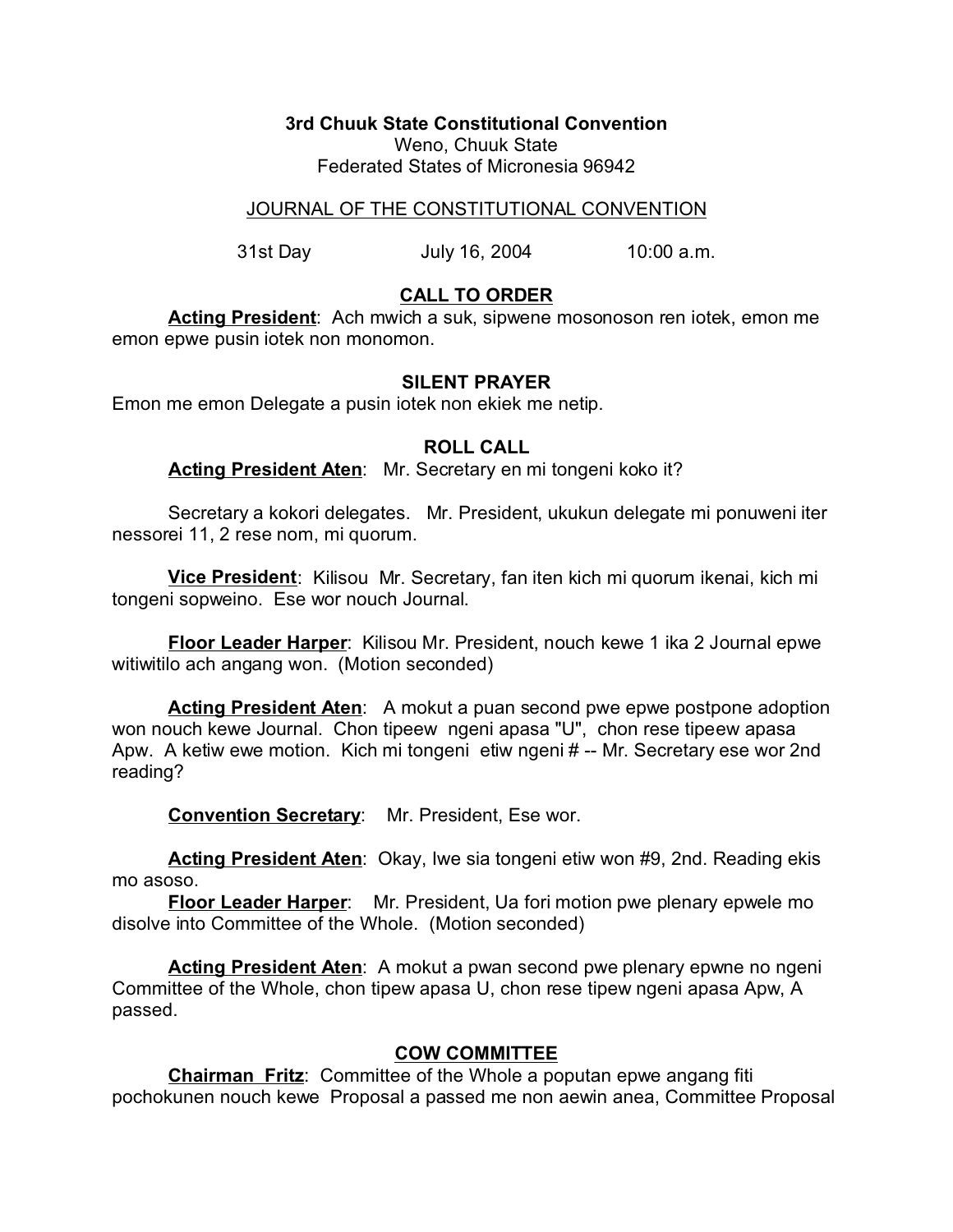No. 3-10, CD2 e weweiti e ekesiwini Amendments to Section 2, of Article XIII e afatatiw tetenin ika iten ach kewe Municipalities non Chuuk. Sa pwan weweiti pwe a tonong nge chomong won floor nlon ewin anea. Iwe ei chair epwe chok afatatiw pwe ren ururun orginal indent ren Piis-Panewu, ese pwan ii necessary ach sipwe take action won, pwe a fen become ew Municipality nge ita ururun ewe Style me Arrangement Committee pwe epwene chok insert it as part of the Constitution, pwe ra fen exercise ar power me met, mi fen pwan afat non ei Committee Report mi pwan authorize by nouch ei Constitution, pwe ach we Legislative authorize by law to create Municipalities, Piis-Panewu, a fen already created, they are already functioning already ew Municipal Government under our Constitutional Government. Iwe ewe wor an ewe Style and Arrangement Committee osukosuk pwe ra fen ii already existed under Constitution. Nge pokiten mi wor ekkoch amendment e tonong won floor, iwe ei chair e mochen epwe kapas eis ngeni ew me ew pwe epwe fat for the record, ren ach ei Committee of the Whole ren auchean me popun an tonong. Pwe ai weweiti pwe ese mo ii wor Public Hearing won. Nge pokiten ika pwe ma auchean ren ew me ew ach kewe Constitution iwe ese fen pwan pinepin ach sipwene pachenong. Nge ew chok ika ew me ew ach kewe Municipalities a pwal siwili itan kewe iwe met sipwe ura iwe eni ma rese chuen tongeni pwe a fen mak non nouch ei book-en manaw.

Iwe mi eoch eni aupwe nengeni nei na. Ren ei popun sipwene poputa me won ewe ew anapanap reura pwe epwe akasiwin itan fonuach ei Weno, epwene mak "Weno Choniro" non ei fansoun sipwe mo recognize-ini ewe President use sinei ika epwe porous won ena amendment ika, nge you have the Floor.

**President Noket**: Kinisou Mr. Chairman sap ii ren ena men met om we kapas, nge ren nouch na format won proposal a sokoseni nouch kewe proposal a maketiw ion kan re introduce-ini, ei Committee Proposal esap fan iten ion e propose epwe mak itan ewe Committee. Ew Committee Proposal -- sipwe do away with seni ekkena date 7,8, 2004 introduce fan iten delegation, meinisin ekan epwe ii koturuno, ewer ese wor namoten an epwe nom nge a fen maketiw nge Governmental Structure and Function re introduce-ini.

**Chairman Fritz**: Kinisou Mr. President mi pung met na ke apasa ew technical correction ena pwe mi fat pwe ina met epwe fis, iwe ika pwe nouch kan staff re rukono so be it, stricken it, ewe pung. Iwe it just a Committee proposal. Ese pwan wor namotan ach sipwe porous won pwe ina met mi require by our rules. Okay, iwe niwiniti ewe kapas eis upwe tungor for the records, met wewen Weno epwene iteni "Weno Choniro"? Iwe sa angang won na awewei, awewei, pwan wata mefiach won na, iwe aewin sa pwan mweteri fanaton. Omusano tipis ngeni monun nemwich, iei fansoun a suk ewe ew small issue ren Weno Choniro. Ika mi wor seni ami we Weno Delegation ami aupwe kan awewe ngeni kich ach sipwe pwan sinei pwe pwan ew watten sukun ngeni kich pwe sipwe pwan-no sa asukuna ngeni --. Esap chok ami chon Weno oupwe pung won ei pwe kich meinisin. Mi pung pwe ami we pung nge ei uttut epwe uttut won aramas meinisin. Omusano tipis ren ai pwan apasa ta ei nge ma ina usun masowan mwich. Iwe iei discussion, memef, porous.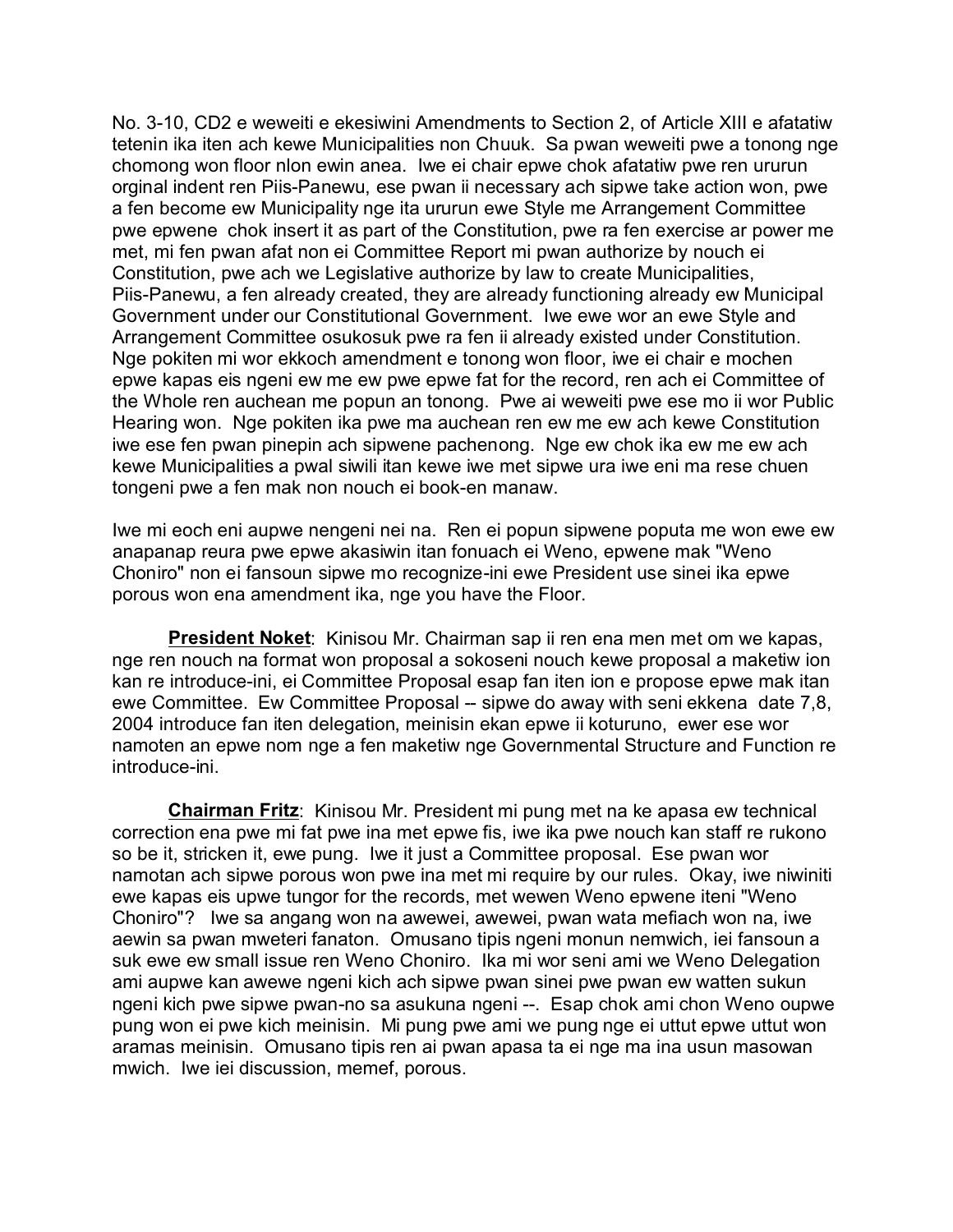**Delegate Nifon**: Iwe ren nouch ei proposal ren ach sa pwal pachenong ena kapas me mwirin itan fonuach ei Weno na, mi ma ii pwan wor popun, me wewem are auchean ena it. Fan asengesin porousen non Uruon fonuach ei fonu Weno, e ma amasowa napengeni fonu non Chuuk. Ema ekewe relom re era nge iei ma nenian "Roonfonu" won ei fonu Weno.

**Chairman Fritz**: Kinisou chapur delegate pwan mayor. Iwe ika mi wor pwan memef ren ewe iwe, yes, ewe Delegate seni fonuach non Lukeisel. Sirom.

**Delegate Sirom**: Kinisou chapur Chairman, nanew, a fokkun wor deliberation won ei mettoch, sa wewe eoch ren, iei popun chairman ngang ua fori nol motion pwe a koukutiw porous.

**Chairman Fritz**: Ese mumuta forun motion. Sipwe aporous won tori an much, iwe sa pwan mwateri ew. Iwe ika afen affat ekkena wewe nanew, iwe sipwene chok angei pwe epwe tonong non masowen ach awewe non ei fansoun, nge ese chiwen pwan wor ekkoch ika ese chuen wor pwan memef nge awewe aupwe pwan chuen sopwei eto, iwe sa pwan tongeni mwokutunio pwan won ew me ew ekkena item an epwe chok fat. Floor Leader.

**Floor Leader Harper**: Ewe, kinisou, Chairman. Use silei ika ua pwal atapwanepwal ai upwele pwal uwalong porousan ewe ew ekkesiwin mi pwal tota nanew, mi weneiti fonuach Satawan.

**Chairman Fritz**: Ewer, uti mo, ina sipwap tori Satawan iwe ka pwan akkamuch ika pwe ese chuen wor mefian emon won ewe it tirow, pwan"Weno Choniro me-Delegate Keiuo William.

**Delegate Keiuo William**: Ewer, kinisou chapur won semei ei Mayor, semei nan ika pwi nan samon, ai upwe chok uwanong ekis pwan aninisin pwan auchean pwan ach uwanong-an Samach ei uwanong ika ach ei uwalong ena "?Choniro". Mi pung pwe Weno sia awewe ngeni echo Cho, pwe ii e wisen Choni unusen fonu. E wisen roi mettoch meinisin ar repwe tonong won ei fonu Weno. Iei wewen mi auchea an epwe tonong ena "Choniro", pwe ina akauchean. Kich si roi fonu, sipwan roi aramas-en fonu meinisin. Iwe pwan kich ewe mokuran ei fonu, ei Chuuk State. Kinisou chapur Mr. Chairman.

**President Noket:** Ren chok pwan ii legal correction, esap Weno Choniro fan Fonoton, pwe epwe wor ew comma nefinen Choniro me Fonoton. Esap pwan ii wor amendement pwe ai ekieki pwe oversight chok ekkewe staff repwe pachenong…..

**Chairman Fritz**: Kinisou Mr. President ekkena ii technical kich mi sipwan minano ika a etto nenian. Delegate Wiliander, won ewe chok Choniro.

**Delegate Wiliander**: Kinisou chapru chairman, pwan nesor annim ngonuk, me delegates meinisin. Ngang upwe chok apasa ai kinisou ngeni ekkei mefata ekkei - a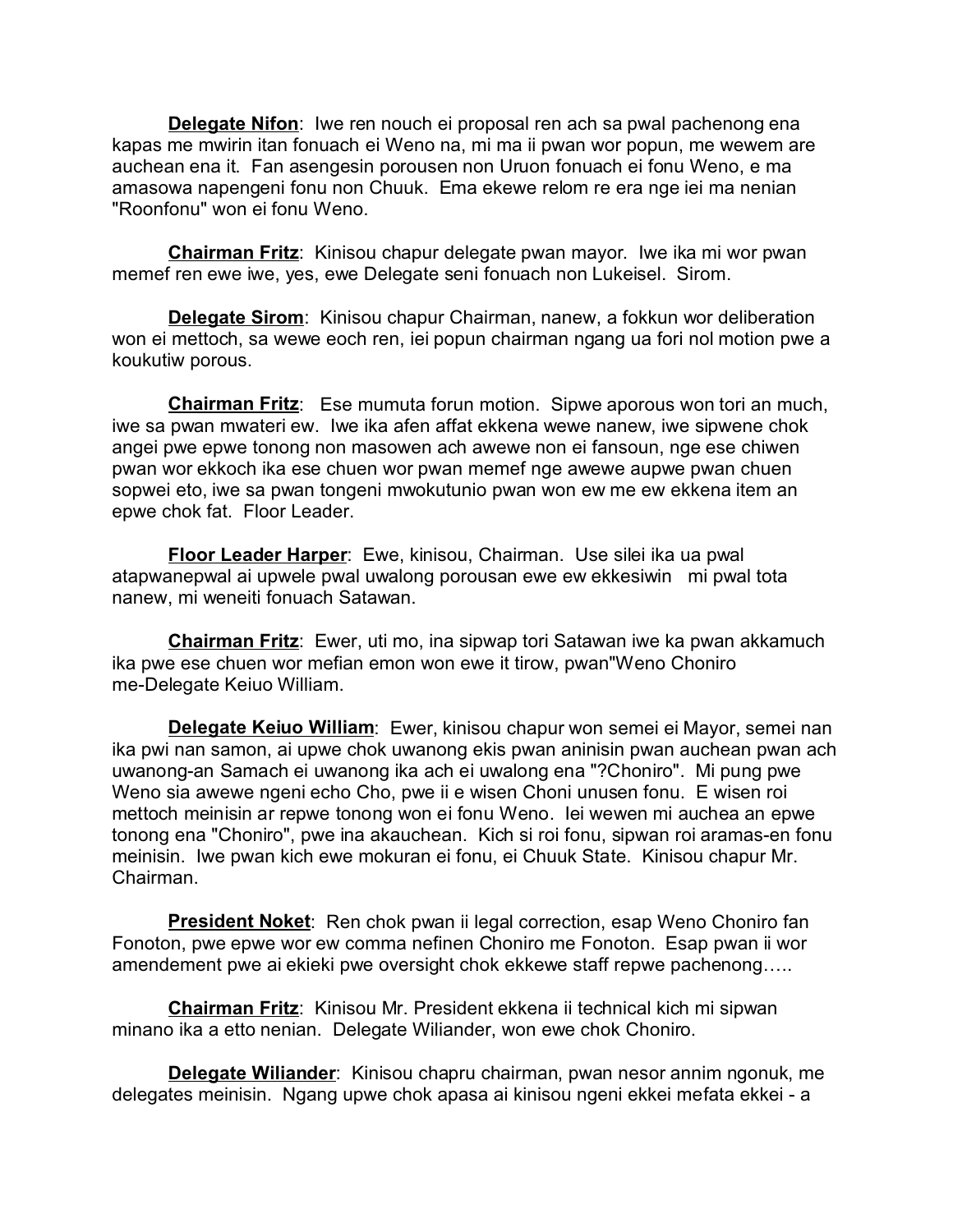delegation nge epwe iei itan Weno non ei fansoun ngang upwe apasata ai kinisou pwe nanew ngang mi tirifou mi pwan fiti ngaseno pwe ua weweiti ewe porous u rongorong nekisi we, ren Weno Choniro. Mi pung pwe seni nanew tori nepwin we tori iei ra kapas ekkei delegates seni Weno, apasa ei kapas - tirow, fairo, pwan amosano tipis ua men support-tini ei ngingi ika ei it ra uwanong non ei Committee Proposal No. 3-10; CD ika usap mwan nampa 2.

**Chairman Fritz**: Ika ese pwan chuen wor additional memef won ewe kapas ren wewen itan Weno we, iwe sia mut ngeni Fonoton. Nge ai mefi ewe Floor Leader mi pwan wor mefian won.

**Floor Leader Harper**: Ewer kilisou chapur Mr. Chairman. Ewer, ese pwal wor mefiei nge ekis chok kapas eis ren an epwe wor ai wewechiti fengen me pwal ai luku pwe epwe pwal anisi kich nesor me palon ne asukula nouch aramas ren popun me wewen e ekkesiwin ekkei it. Iwe ita upwe chok kapas eis won ewe ititin fos e-tolong seni Delegate William ren ena ew kinikinin lepoputan Choniro e kapasen Cho chon ira. Nge lon ai weweiti me ren me pwal akkafitemon ei e kapasen chonun cho, cho chon usun chonun - met upwe fen era ren. Usun nge re kapasen mettoch mi lolo liquid, ika konik chonun, Choniro, nge ewe awewe e tou me ikan usun e kapasen chon ira. Iwe ina met ena umochen epwe mwan fat ren ena ekis kuukuun foos Choniro e feito seni konik ika chon ira?

**Chairman Fritz**: Ewer Delegate William, Keiuo.

**Delegate William**: Ewer Kinisou chapur chairman. Eni sia chok awewei ngeni akkaewin cho, ren non ekkan cho mi sokkopat eoon. Ika au katon ekkan cho mi sokkopat eoon a fis pwe ina eoon Weno. Pwe e wisen efi meinisin an epwe tonong non cho, iwe u cho awewe ngeni cho nge esap ina ii ita auchean ena it nge sichok awewei ina usun an a rooi fonu meinisin. Iwe u chok ani example echo cho, pwe echo cho ika pwe si nenong non iwe mi sokopat eoon non. Nge ew chok ewe cho.

**Chairman Fritz**: Iwe a ponu om we concern Floor Leader Harper.

**Floor Leader Harper**: Ewer kilisou chairman ua weweiti pwe ewe awewe ren cho e referred to that of ro nge ese referred to enan first part of Choniro.

**Chairman Fritz**: Mayor, ika Delegate Nifon.

**Chairman Nifon**: Kinisou Mr. Chairman sap ren ach sipwe emisa foos ika wiping nge ena kapas Choniro e-ettio seni ena nono. Ei ekkewe, upwe tirou won samon Noket, tirou womi meinisin ekkewe renom re awewei masowan non ei fonu Weno ngeni konik. Konik Konikin iei ei chonun kinamwe aramasen Chuuk re rooi, chonun rofonu ina wewen ena it Choniro. Kinisou chapur.

**Chairman Fritz**: Kinisou chapur Mayo. Mr. President.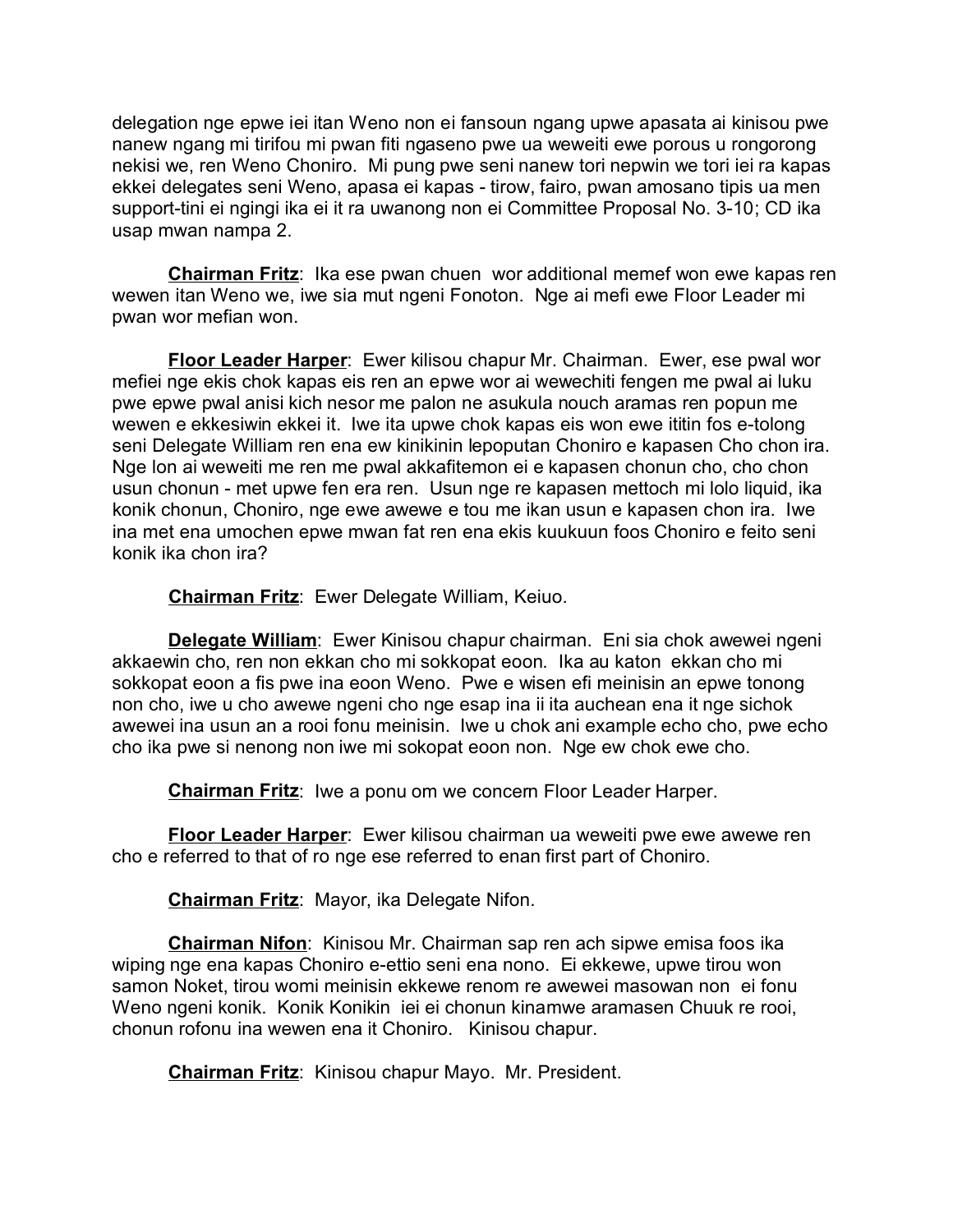**President Noket**: Amusano usap porous won ena pwe ien ma Mayor a porous won fan asengesin ena it. Nge ngang u osukosuk ren ei amendment. Proposed Amendment met ei si amendment-tini non nouch we Constitution, use fat ika meinisin pwe mi - pwe ekkon chommong ngeni mi fen nom non nouch we Constitution. Nge use sinei ika sipwe ne pwan aporousa fetanei, sipwene pwan poputa ne uruoni met mi fen afatafat non nouch we Constitution. Awewe ren Fonoton, Tonoas, Fefan, ua ekieki ekkena mi fen nom non nouch ei Constitution, nge meni ei si amendment-tini nge ai chechemeni pwe Piis-Paneu ina orginal ina ew epwe underline ina ew ekkewe mi katonong, Weno Choniro, pwan ina. Ewe Satawan raawes ika pwan meni it - meni ekkena repwe kesiwin nge nouch we Constitution pwe epwe fat ese kon ien fat ren ei amendment Mr. Chairman.

**Chairman Fritz**: Mr. President, usun sia fen apasa pwe ach weweiti use nom nanew nge ngang mi chok weweiti pwe ma ei proposal echok tonong fan itan Piis-Paneu, iwe a tonong non first reading iwe ina atun a wor ekkei ekkesiwin ren pwisin ekkei existing Municipalities awewe chok ren Weno pun non ei current Constitution echok era pwe Weno. Nge a wor ewe mochen pwe epwe tonong Weno Choniro Fonu ika Choniro chok. Iwe a pwan tonong ekkewe ekkoch Fono, ngeni Fonoton. Siwini Pwene ngeni itechikin chok enan. Patta, -Patta Tupunion, Uman Fonueisom, Udot Fonueisom, iwe ena ina met ii Chairman e mochen sipwe awewei nge ren ponuan om na kapas ei ekkei ii afen nom. Nge pokiten ekkei simochen epwe fat pwe aramas repwe eisini kich pweta aua pwan apachata ekkan, nge iokewe repwe asukuna epwe fatafat ngenir. Nge ei anapanap e chok tonong fan asengesin an epwe chok makeita Piis-Paneu, nge ei Chair mi fen ura ururun ese pwan ii necessary pwe Piis-Paneu a fen ew Municipality fit pwan puungun ewe Constitution. Ita ewe Style Committee epwe fen apachareta an epwe makeinong non pwe they are already functioning Municipalities under the Constitution.

**President Noket**: Mr. Chairman, amusano ika pwe ese fat ai kei porous. Ngang ita upwe eis ika meni ekkena mi siwin epwe wor Proposal amendment won iter. Ai nenong non ei taropwe ese fat ngeniei ika meni ekkena. Nge ita epwe underline ekkena e siwin. Ekkewe Amendment mi porous usun sipwe focus won nge use …..

**Chairman Frtiz**: Kinisou iei ipwap wisen mina ngeni kemi ami mi fen nom nanew nanew, nge ngang use nom, nge ngang mi fen ekis mirititi iei. Ekis - mwich epwe mo ekis asoso.

**Delegate Wiliander**: Mr. Chairman kose mochen upwe mo tou nukun.

**Chairman Fritz**: Ewer ke pang ko lo, ke pang ko to. Asoso

**Chairman Fritz**: Mwich a soposopono. Kich mi chok nom won awewei ewe it Weno Choniro, ach weweiti pwe ewe Choniro e feito seni konik iwe ewe men anoonoou kich non Chuuk, ma ii ika au pwan nenengeni Choniro epwan feito seni chok pwan Weno, pwe Weno mi noono.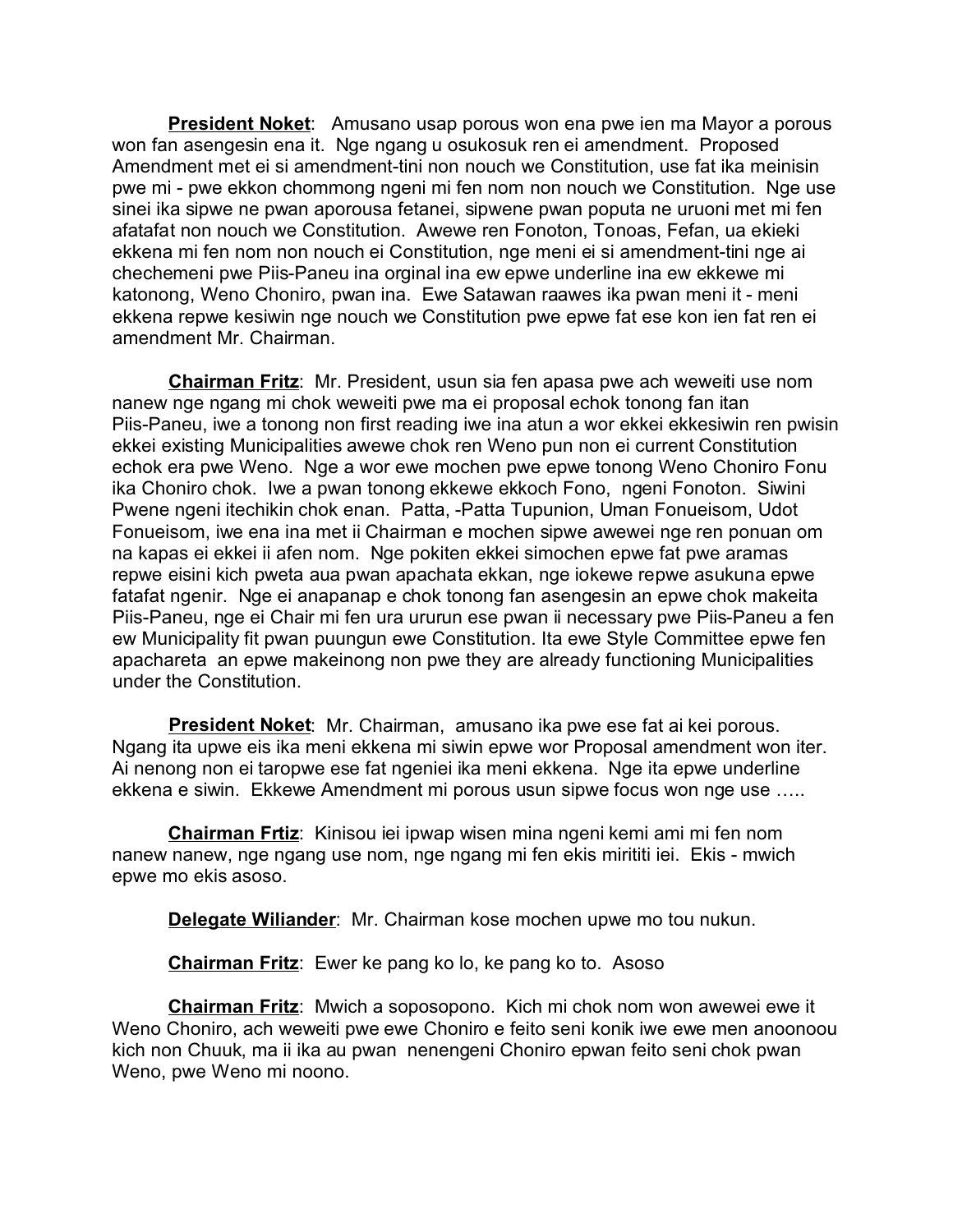**Chairman Stephen**: Ngang upwe kan chok pwan ekis affata eochu eno ewe Choniro. Tiro won ekkei re Weno. Ena choon mi wewe ngeni ew konik ese mwokutikit, mi chok pwetete fetanin. It supposed to en stream ina popun e iteni choon pun mi chok maan pwetete masowen noon. Choon esap ew aurra, choon eew kinikinin woon fonu mi posono ese mwokut mamaw. Kinisou chapur.

**Chairman Fritz**: Kinisou iwe a ii naf, a wor met sipwe - usun Mayor a fen ura pwe sichok fiti met masowon nour we "Chunap". Sa mweteri ew. Fonoton. Met popun oua siwini Fono ngeni Fonoton? Ewer epwe chok pwisin awewei, iwe sia pwan mweteno. Samol, Chairman, President.

**President Noket**: Meni ren an epwe chok consistent ngeni noun Fono we Constitution. Nge ua ekieki ren weweochun a pusin nonom ren non uruon ika non nour we Constitution, ika met popunr ra eita ngeni, Nge ma an epwe chok consistent ngeni nour we Constitution, ina popun sia wanong an epwe consistent ngeni Constitution. Nge ren uruon a nonom rer pusin met intentionun non nour we Constitution me rei. Kinisou chapur.

**Chairman Fritz**: Kikinisou ngeni ewe samonun Iras pwe mi maicha sinean ngeni ei Convention. Ese puan wor memef ren ena Fonaton ika pwe ina chok enan wewe mi och sipwe chok fiti met mi mak non nour we Chunap won fonuwach Fono-Fonoton. Iwe met sipwe ne chok fanafanono. Iwe ai mefi a puan ii naf awewe won ena. Nge ei oruan ma ii Piis-Paneu ese wor minan pwe fen iei ewe substance-in ewe amendment. Iwe nge ra fen ii ewe Municipal Government, ese wor met sipwe puan fori ngeni. Ew puan nikesiwin Uman Fonuweisom. Met popun epwe ura Uman Fonuweisom.

**Delegate Stephen**: Kinisou chapur Mr. Chairman, ngang upwe omusomus tipis ngeni monun nemwich. Puan tirou won Chuuk unus meinisin. Ngang won inisi ngang mi kan puan mengiringir an ei a tonong ei kapas non ach ei Convention. Ika ou nengeni esap ngang emon ekena introducer. Nge ua fen chok puan kinisou ngeni met a katonong, nge puan tirou won chuuk unus. Ika oue nengeni ena ngingin kapas e ura "Fonuweisom". E uweanong anon pusin chon Uman. Ese era "Fonusom", Fonuweisom a auchea ngeni pusin wesewesen an chon Uman. Am oupwe apasa nge esap puan ekewe chon eto pwe Uman-Fonuwei-som. Pual omusano tipis ren ach sipwe mis-interpret-ni ena fonuweisom. Ena term e feito seni am we traditional Government nom. Nupwen esamo Charter, esamo Constitution. Non ewe Traditional System, nupwen samol me neuwis Uman, ina wewen e Fonuweisom. Pwan Fonuweisom wewen ewe "Som" iwe fairo ii. Fonuen fairo, fonuen tekisoson, fonuen Oreni. Epwe fan metoch meinisin, anongonong won tipechu, me tipeew, angechu non ewe pungior fonun non Uman. Ina wewen Fonuweisom, e awenewen ngeni pusin eman me emon aramasen Uman. Epwe pusin asamonu fonuan we, fairo ngeni pusin fonuan we, pwan met masowan, pwan metekan e wenengeni. Ina wewen upwe tirow won Convention. Ua pwan chok etiwa pun ina pwan pusin masoween nouch we Constitution won Uman. Mei pwan pusin Mandatory . Ina wewen ua fen mochen Chive fengen. Ngang ua kinisou ngeni ewe Proposal ar ra chive ngeni met masowen nouch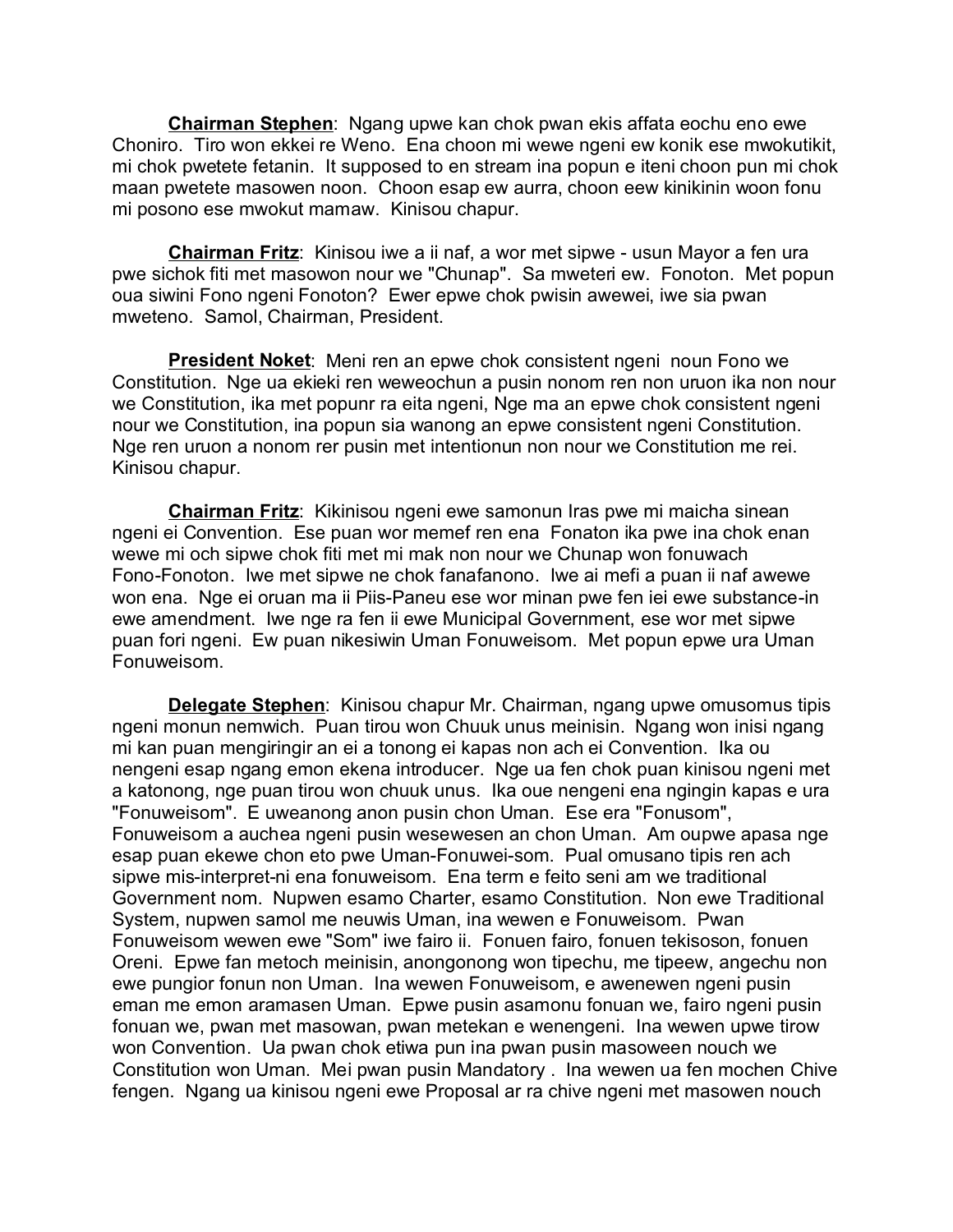we Constitution non Uman, nge nununon in wewen Fonuweisom. Pwe fonuwem am oupwe pusin asamonu, pwan ami chon eto non Uman, am mi chok pwan asamonukemi. Ika Floor e eto, am mi chok asamonu. Kinisou chapur.

**Chairman Fritz**: Nge am aisap pwan require an am aipwe pwan asamonukem?

**Delegate Stephen**: Apw, ena a pwisin nonom remi ika oupwe asamonukem. Pwe internal Outside. Epwe start from within.

**Chairman Fritz**: Ngeni ekkewe wewe, a men fakun mwirinio, nge amo chon fonuach we Uman Fonuweisom repwe rong pwe resap pwan afitikoko fetan, pwe repwe chok enen-ne onono-no, rono fan pungun fonu. Kinisou a men murino, ai mefi ika mo pwe fonuach kan ekoch resepwal iteni Fonuweisom, nge ren ekkena popun, ika repwan opiru iwe epwene men mokutoch ach ei Muun Chuuk. Pwal aramas repwe wor ar kinamwe ren. Floor Leader.

**Delegate Stephen**: Ewer, kinisou Mr. Chariman, Kinisou ren ekkewe awewe a men fokkun fatafateoch, kinamwe. Ew chok ai kapas eis pwe uwe ekis tipemwaremwar ika Chairman Stephen ika chon Uman re amwanino ne itechiki ena kapas nesaponon "Som" ika "**or**" ika "U" Fonuweisou. Pwe ma "Sou" wenipos. Usun ma met mi pwarata pwe Uman Fonuwei-ne-sou, nonom. Nge Sou ai weweiti, nge kapasen samol. Nge u-mochen sineiochu ika echok mwanino ena itechik ika wesewesen ina iten na Som nge esap Sou

**Chairman Fritz**: Ai weweiti ii on nour we Chunap ii e mak Uman Fonuweisom. Esap fonueisou pwe resap Souwani metoch pwe ma ikewe ekewe wewe ra tou, ren pusin ewe delegate. Kinisou. Ese chiuen wor kapas won fanuem we ew won Orun Namoneas? Sipwe ne pwan mweteri ew ekan non Faichuk mi pwan kapacheta, ai mefi ina epwe chok taitap en kapas "Udot Fonuweisom", eni mi och ekewe delegates seni Faichuk repwe pwan aweweochu met popun ei pwata si pwal kilisou pun sipwe taitap. Iwe Mr. Chairman, Mori.

**Chairman Mori**: Tfirow won Delegates meinisin, pwan ii ngeni chon fonuem kewe non Nomunsofo akaewin Udot, ei katonong pwan ren cfansengesin ach "Osufonu met mi mak non noun Udot we Constitution. Ina popun ach pwan wanong, met wewen, oupwe omusano use naf ngeni ai upwe tongeni awewei, nge ren chok respect fan iten noun Udot we Constitution, ina wewen, ren met mi mak non ar pwan ouroura kem ren met epwe pacheta unukun Udot, ina wewen sia uwanong an epwe mak non nouch ei Constitution.

**Chairman Fritz**: Iwe kinisou chapur. Iwe usun uwa nenengeni nge met ei ouwa akapasa non ach mwich, pwe si chok ii apiru met e mak lon ekewe Constitution non ekewe pusin Municipal me Government, iwe auchea wewen me anononun ma ina epwe pusin pwan ma ii otutur me non our kana Chunap. Upwe chok awewe ren "Pwone" ouwe siwin seni "Polle" ngeni Pwone". Iwe pwan ren "Patta Tupunion" ai mefi pwan ina chok usun non ewe eni Chunapen Patta Constitution e era pwe Patta Tupunion,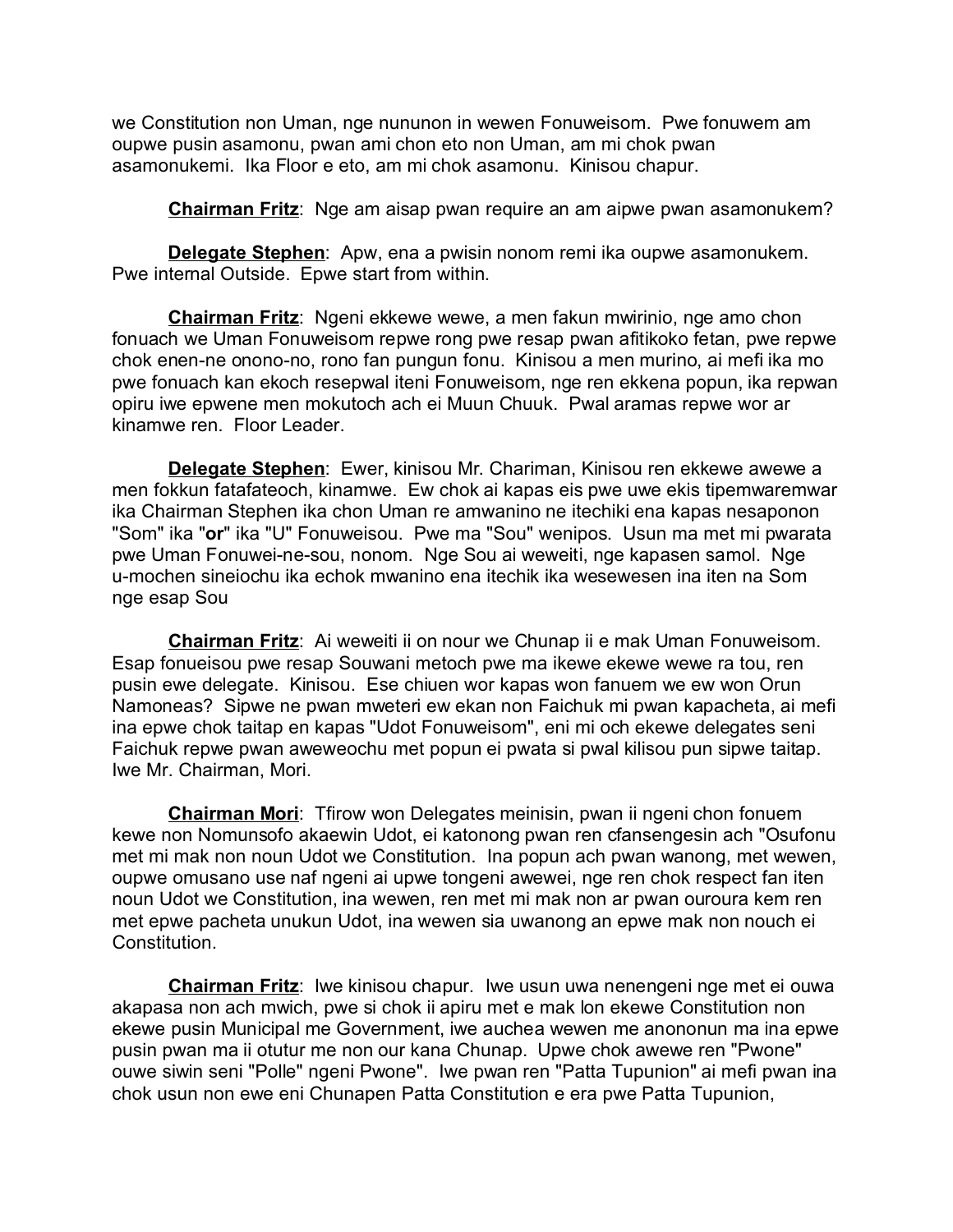omusalo ika si mwan. Sa chok men ach sipwe mutirino, iwe "Wonei", siwini W ngeni O, pwe enip re oput W nge re sani O. Pwe W a kon kanono nesoponon. Oneisom nge esap Woo pwe O. Iwe nge ma e mwanino, omusalo pwe pwata ra era pwe Mena ren Nema, nge Nema. Mano Nema. Ew chok en pwal eni minefo, ause sinei ika mi nom lo noun chon Satawan we Constitution, nge ngagn mi sinei pwe Lekilioch, fonuem nan ewe ese era pwe Lukunoch pwe e era Lekinioch iwe, iei a nikesiw ngeni ekena awewe mi tou seni ekewe ekoch. Nge Satowan use sinei ika pwe ina, nge ika pwe ina, iwe eni ma ina popun, nge nge ika pwe ese ina iwe upwe tungor ngeni ewe Floor Leader epwe afatafata ngeni ika met popun. Ewin nom ika pwe ina met noun Satowan we Constitution e era.

**Floor Leader Harper**: Mr. Chairman an epwe mutir poluwan apw.

**Chairman Fritz**: O,--

**Floor Leader Harper**: Upwe awewei met popun ai walong.

**Chairman Fritz**: Awewei.

**Floor Leader Harper**: Ewer, Kilisou Mr. Chairman, Kilisou chapur pwe iei lon ei sosoran ia weweiti met popun e tolong ekewe akesiwin ngeni iten ekewe fonu, anongonong won masowen nour kewe Constitution nge titipei nge atekewe re walong kewe it alongolong won ar foruta chok fengen me merei nge pwal ina iten ekewe fonu me-lom. Iwe ina popun ngang ia chechengaw ia pwal ma ita amend-ini iten Satawan na, ia pacheita iten Satowan melom pwe wosewesen ina itan me lom. Ei it Satowan ma, e keran iteni pwal a ekis feito, kukuto kewe alongolong pwal ma won history me met ach sineochu pwe wosewesen itan melom "Rewas" nge ika pwe inan kon auchean met an, an tolong ekenan ekesiwil fan itan ach sipwe, comply ngeni noun pusin ekewe Municipilities Constitution iwe iei far pwal tipemwaremwar ika upwe chuen sopweilo an epwe nom ei it REWAS me unukun itan Satowan. Kilisou chapur.

**Chairman Fritz**: Kinisou ngeni ewe a wisen wanong ewe ita anapanapen ekisiwin ika ewe ekisiwinin a fen ketiw non ewe ewin anea, iwe a pwan pusin awewei pwe napengeni ekewe ekesiwin e tonong fanesengesin chok an epwe consistent ngeni pusin noun Municipal kewe Constitution nge noun Satowan eu minafo, ese wor ei kapas REWAS. Ika mo pwe inan an orginal itan me nepoputan nge ma me non nour ewe Constitution rese pwan fen fini pwe repwe wanong. Iwe ina eu me nein eni mi auchean kapas eis mei fen pwan och epwe no ngeni ai ewe Delegation seni Mortlock pun pun ma aramasan ewe fonu Satowan ra foralo iter. Iwe nge ika pwe re fen ereni kemi pwe oupwe siwini, ese wor pinepinan nge ika pwe pwsin chok ami pwe ouchok che me mwirin ekkewe, iwe me rei mi ngaw. Omusalo tipis ren mefiei ei.

**Floor Leader Harper**: Kilisou chapur Mr. Chairman. Pwan re nom porous ngeni ach ewe Delegation, ika pwe epwe ei Order ai upwe fori ew motion ai upwe akasiwili apungulo me lon ewe first reading.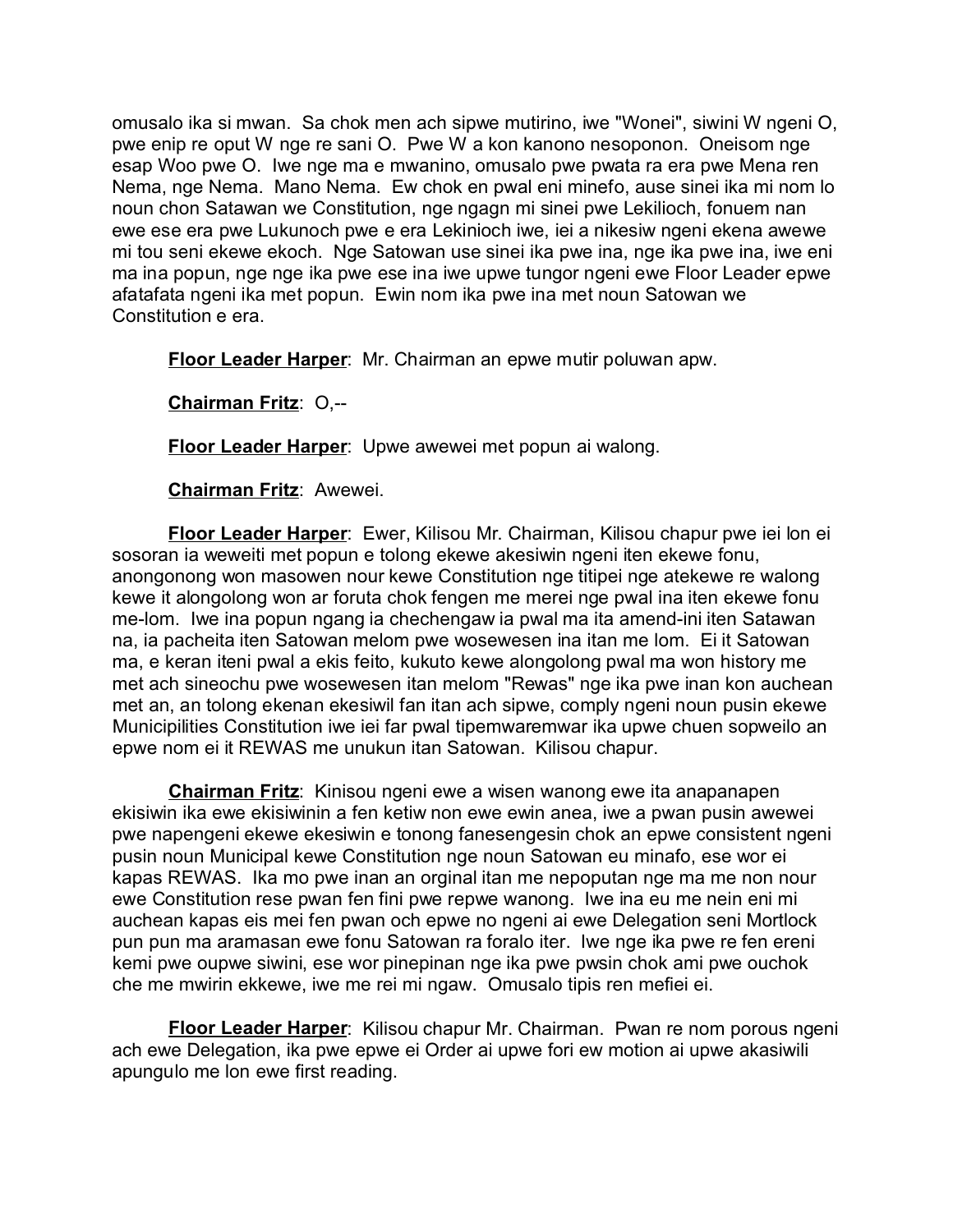**Chairman Fritz**: Mei pwan ii mumuta amendment me non ei Committee of the Whole nge, nge ita mi chok require ach sipwe kan pwan ifa we? Epwe written nge ika pwe ese wor osukosukan we epwe ponueta met om na mochen ewe kepwe mina ew motion an epwe suspend ekkewe relevant Rules en an epwe submit written amendment me. Kilisou chapur, ika pwe

**Floor Leader**. Ren na wewe ia fori ew motion pwe ena Rule e require written amendment epwe mwo pwal suspended (motion a seconded).

**Chairman Fritz**: A wor eu motion pwe epwe mo suspended ewe relevant Rules e require amendment an epwe pwan written non echo chon taropwe non ach ei Committee of the Whole. Iwe chon tipew ngeni apasa U, chon rese tipew apasa Apw. Ewe motion a carried, ewe relavant Rules a suspended.

**Floor Leader Harper**: Pwal kilisou chapur **Chuuk**, lon ei fansoun ua fori motion pwe ena it e kapacheta unukun Satowan REWAS epwele katano tou lon LEAVE pwetete (motion a seconded).

**Chairman Fritz**: A wor ewe seconded pwe amendment REWAS epwene numinumi kian tou non LEAVE pwetete, iwe ese wor memef? Ai mefi ese pwan wor memef on. Ika met, Ifa?

**Chairman Mori**: Ngang ua men ii fen wesewesen sani ei men non an Delegate Harper we awewei, naman epwe ngeni non ai upwe wata mefiei, en epwe nometiw ei men pwe esap ngang re Satowan. Nge uchok pwarngeni pwe ua men wesewesen sani ei it ii a pusin epiasita pwan ii first time ai upwe pwan rong itan Satowan ei u chok mochen pwan ngeni pwe ua men sani ei it an epwe pachenong. Kinisou chapur.

**Chairman Fritz**: Kilisou chapur, ian nein en me ewe Satowan pwakipwaki ee ke sani?

**Delegate Wiliander**: Eni epwe ii chok mefiei ei iwe a pwan ii was, nge upwe mwo tingor ngeni Floor Leader pun iten Lekinioch ei, use sinei ika epwe mwan seni interpretation me ren chon Faichuk, Tol eken Tolensom, Delegates sipwe

**Chairman Fritz**: Ouse mochen sipwe mina an ewe pekin REWAS iwe sipwap pwan mweteri ewe murin. Ese pwan chuen wor discussion pwe epwe leave pwetete, leave REWAS.

**President Noket**: Mr. Chairman, ngang emon u sani an epwe katou ei it pwe mi fen kapasingaw. Ika pwe aramas re miss pronounce-ini, iwe a ew kapas mi ngaw. Iwe eu kapas mi ngaw, ina popun ngang u fokun sani an epwene tou non leave pwetete. Ngang u pwan fiti ewe chon moved.

**Chairman Fritz**: A ii naf memef, ua kuna pwe ouwa ekemenimen pwe ami mi sani. Iwe sipwene omongungu kemi chon tipeew ngeni pwe ewe amendment ika ewe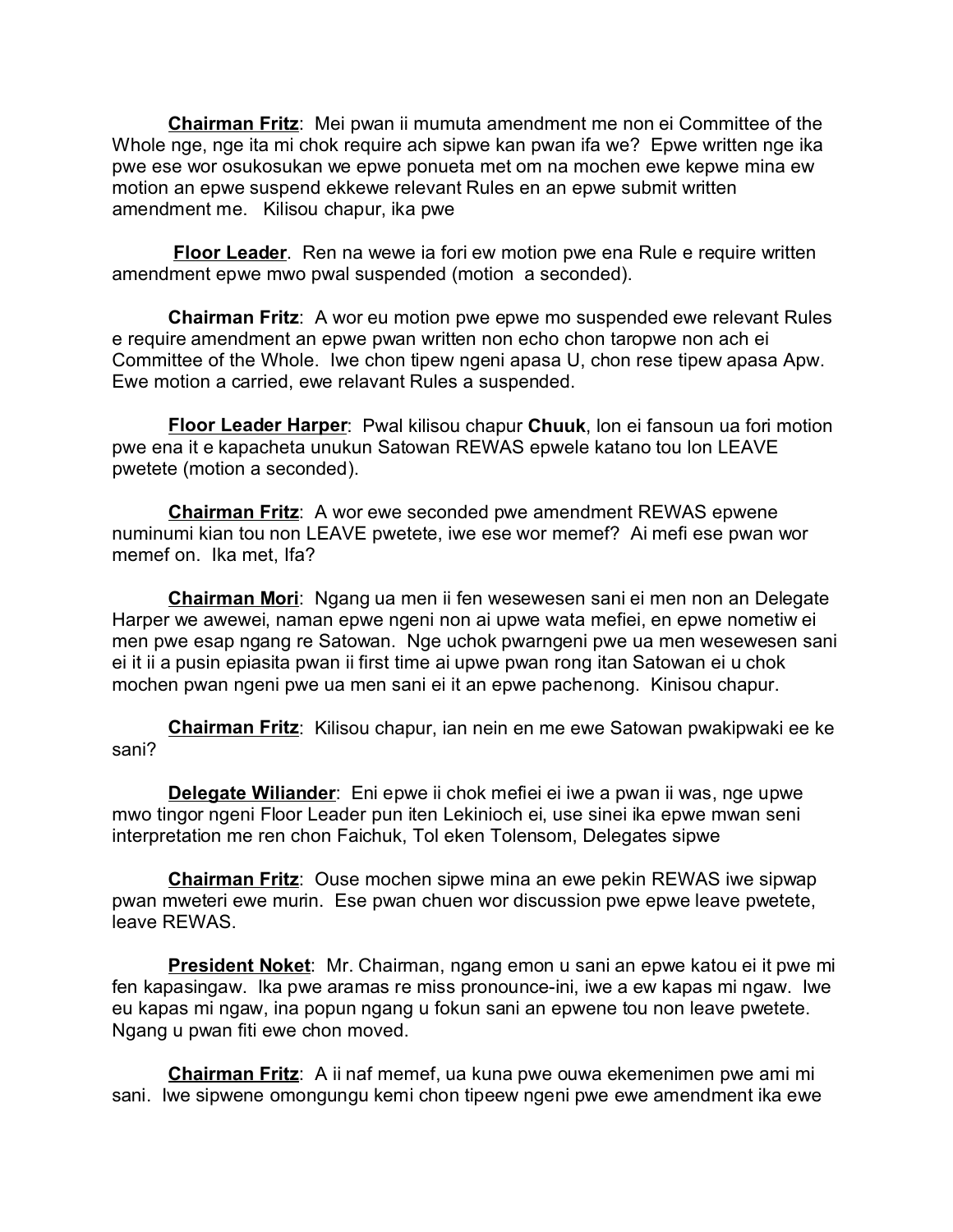motion e katonong fan iten ewe feingaun nekesiwin seni pusin Floor Leader pwe onowe REWAS epweni kan leave pwetete apasa U, chon rese tipew apasa Apw. Iwe mwa ii REWAS kone tou. Iwe ika pwe ina sipwene mweteri ewe Fanuach, mi wor ei kapas eis seni Delegate Wiliander e mochen kapas eis won ewe it Lekinioch, iwe fansoun porous.

**Delegate Wiliander**: Kilisou Mr. Chairman, iei u koton nouch ei existing Constitution, iwe ren Lekinioch mi sokono ei itechik Lukunoch. Iwe non ei ekesiwin eni ma pwan masowan noun Constitution nge upwe kan Tiro, fairo ngeni ewe Delegation seni Mortlocks eke Floor ika kepwe pwan ekis emeriti ngeni ei ai upwe weweiti ai upwe weweiti ei itechik e nom non ei minafo iei. Kinisou chapur.

**Chairman Fritz**: Kinisou chapur Delegate /Wiliander, ina ewe tungor a wenewen ngeni ewe Delegation seni fonuach kewe non Mortlocks, ion neimi ekewe unumon e tongeni ponueni, iei fansoun.

**Floor Leader Harper**: Mr. Chairman kilisou chapur, upwe pwal omusomus ngeni Honorable Delegate /Wiliander an esap polueoch an ewe kapas eis. Ngang won wilikapei ua representative-ni eu fonu lon fitou year, nge use silei ika lon nour ewe Constitution iei itan Lekunioch ir raw along lon. Ua chok ma pwal rongorong itan Lekinioch nge use silei ika iei ei itechik re nounou ika mi pwal sokolo, nge ren wewen ai upwe pwal awewei use pwal silei ai upwe awewei.

**Chairman Fritz**: Iwe a ponu omw we kapas eis.

**Delegate Wiliander**: Kinisou.

**Chairman Fritz**: Ai weweiti pwe mi fat me makulong lon nour ewe Chulap ren siwini Nekunioch ika Nukuno ngeni Likinioch. Eni ma iei met re eksiwini nge re sani. Iwe ese pwan chuen wor kapas eis? Ese chuen wor, iwe ai mefi nge a naf awewen ekewe anapanap ren ekisiwinin e tonong won eweires ena me nukun wesewesen ewe auchean ei anapanap fan esengesin an Piis-Paneu. Nge pweta epwan Piis-Paneu, pweta e pwan Paneu ekana Delegate seni Weno. Apw ma, eni ina chok itan, ika met? Paneu Weno?

**Delegate Nifon**: Paneu Weno.

**President Noket**: Ngang u ekis osukosuk ren ewe line 8 iten Murilo ina ika. Apw iei Mr. President.

**Chairman Fritz**: Ekan chok pep poun nouch ei secretary nge iei Murilo, fokun Murino, mi murino, a murino, metoch meinisin mi chok okay.

**President Noket**: Nge Mr. Chairman. Nge ifa itechikin .

**Chairman Fritz**: Ina ewe **Chuuk-in** Style epwap chok pusin itechiki pwe e sile ewe itechikin Chuuk minafo. So long it represent Murilo. Ika pwe ese **Chuu won ei**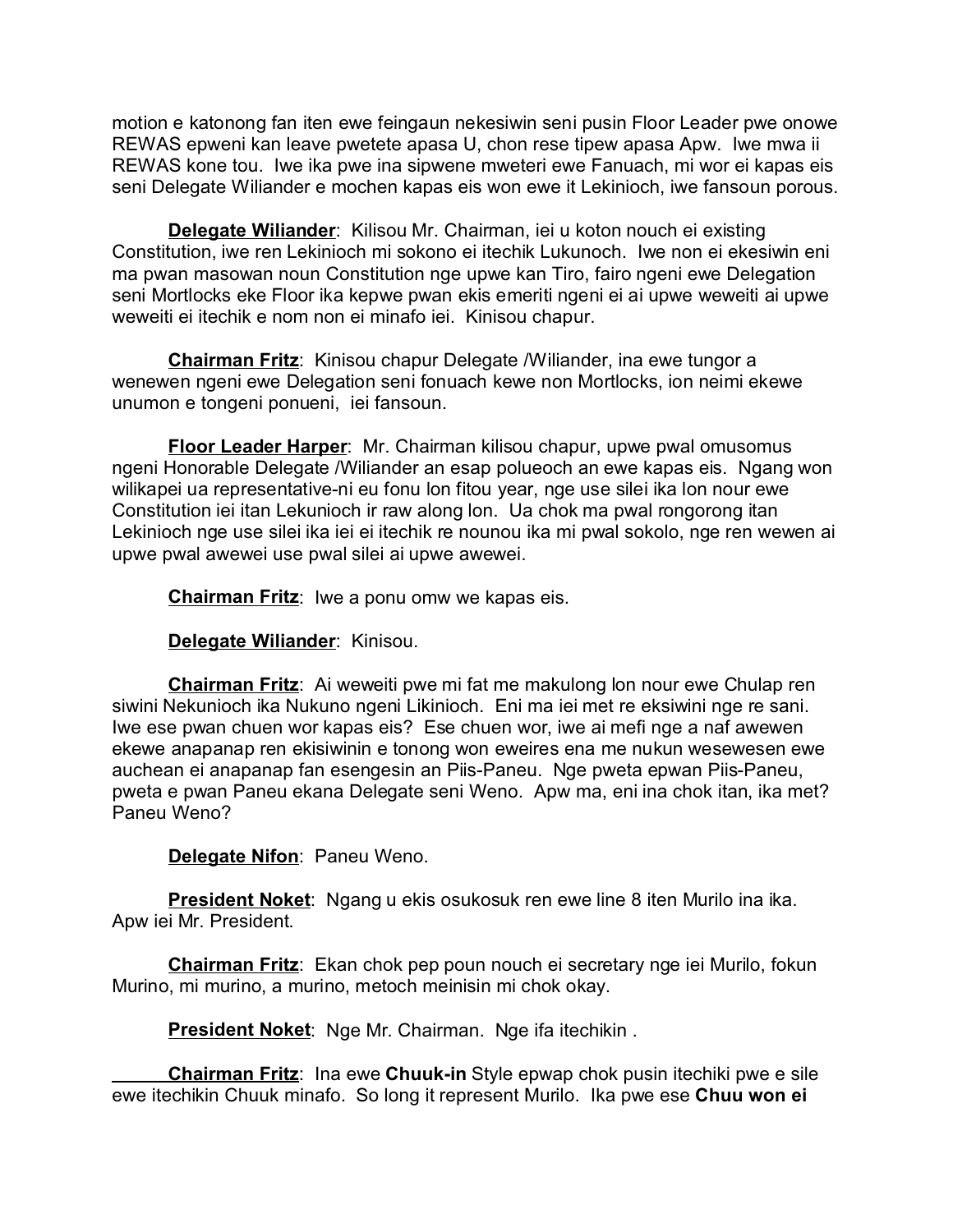nuku a unus discussion ren ekewe anapanap, ese wor memef won ew Committee Proposal as a Whole now as sa weweiti auchean ekewe ekesiwin. Napengeni e tonong chok ren fanasengesin ach sipwe fiti pusin masowen ekewe Municipal Constitution. Iwe ina met si fori iei. Met u chok oupwe weweiti nupwen sia makerenong ikei nge ika ra mochen change ar mind ika a pwan wor ar Constitutional Convention iwe - I am sorry, pwe ra mochen pwe iei nouch ei Constitution e-ekis manaman ika pochokun seni nour kana Constitution.

**Delegate William**: Kinisou Mr. Chairman. Ita mi chok wor ekis ai tungor ngeni ei Proposal, fan itan ngeni ekewe - , - auchean ngeni ekewe mi wor iter kewe ua men aneanei kapin History-in ekewe Municipal mi wor iter kewe me wor non ita epwe pwan eto ren ach ei ma pwe sipwe pwan sinei pun site forano nge mi fen mwanfesen non neniochun ekewe Municipal, ina auchean ai ei tungor.

**Chairman Fritz**: Ena a mei pwan auchea ewe memef nge ei Convention ese tongeni ne pwan ma pwan wor mefian won pwe ika pusin ami ekewe Delegates ika ou eto nge au mochen siwini iten fonuemi kei nge oupwe wato, pusin ekena uruo, iwe oua introduce it as part of the journal. Ese wor weiresin, nge iei mo ese wor met sipwe for ngeni. Sa chok weweiti pwe met masowen noumi kewe Chunap, me wor alololunn wewen. Nge ren ekena anolol, iwe ese nom rech. Ina ika oupwan I mochen submit won second reading ese pwal pinepin. That's part of the discussion an epwe fatafat. Iwe nge ren ach ei Committee of the Whole iwe ese wor an pung iei an epwe tongeni - ew good - ew memef mi auchea ena nge sise tongeni sipwe mo pwal angang won iei.

**Chairman Mori**: Mr. Chairman.

**Chairman Fritz**: Ewer, Chairman Mori.

**Chairman Mori**: Upwe mwo eis ren en ekan ii 2 fonu ren Uman me Udot, ren en Fonueisom, pokiten a nonono a usun nge ew title, ika title ngeni fonuer kewe ren **Poteau** me metekenan. Iwe epwene ifan usun ai upwene aweweinong non fosun merika ei Fonuweisom, Udot usap awewei non fosun merika pwe ew it. Nge ei Fonueisom.

**Chairman Fritz**: Pwal usun chok ii, Fonueisom. Ma Udot Fonueisom, ina itan, iwe makelong chok lon merika Udot Fonueisom, Uman Fonusisom. Weno Choiro. Nge anonolun ekena men ii ena epwe afat. Usun chok pwal met wewen Udot, met wewen Weno, met wewen Tonoas. Ikena ekena it. So don't worry about it ika ka minano Merika me Chuuk ina chok iter. Mi chok chiwen pwal wor memef won ei anapanap. Nge ika ese mon iwe ei chair a pwal molota an ewe Floor Leader epwe fori ew motion pwe sipwe ne rise.

**Delegate Sirom**: Mr. Chairman.

**Chairman Fritz**: Delegate Sirom.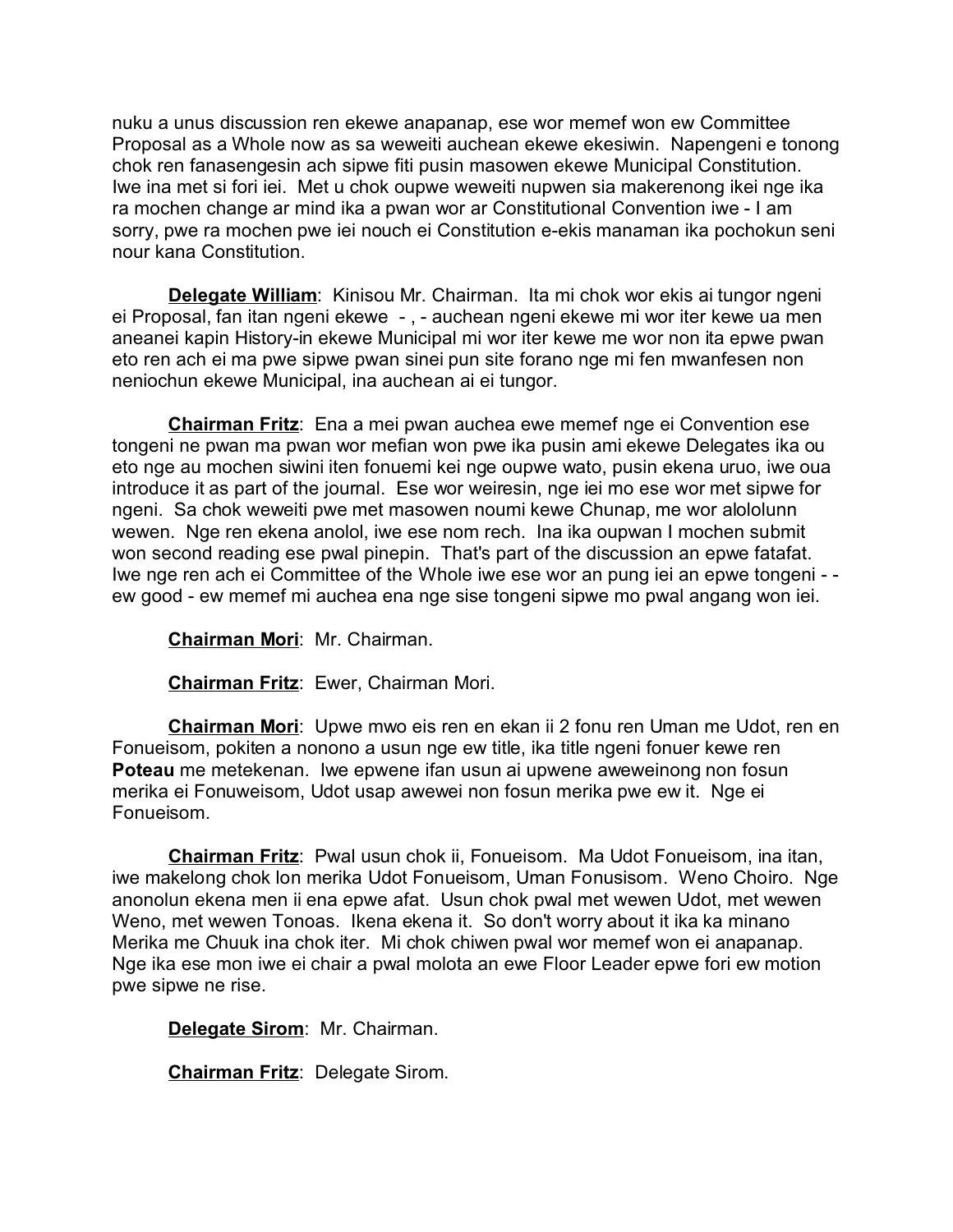**Delegate Sirom**: Kilisou chapur Mr. Chairman, met wewen ei kapasen merika e apasa update.

**Chairman Fritz**: Oh ita ai weweiti intention-un an ita ma epwe kan - - ita ma epwe kan ura iei epwe nenengeni metekewe Municipal ra era pwe iter. Update-ni pwe eni ma ewin nouch we Constitution e for nom. Pun ewe Constitution-un Chuuk e authorize-ni an epwe wor Municipalities. Iwe ekewe Municipalities ra fori nour kewe Constitution, ra en me urwonatiw itan me tefan. Iwe nouch we Constitution pokiten sia akom ese updated. Iwe lon ei fansoun ei Constitution a mochen epwe update-ni wesen iten ekewe fonu. Pwe re fis me murin ei Constitution, ina wewen ne mang. Ai mefi ina wewen ena kapas update.

**Delegagte Stephen**: Mr. Chairman, ai luku ai nan good colleague e concern ren, ren ma wewen ekan it iwe ifen back wards. Nge ma pwata ma ouse pacheita update and authenticate ika met?

**Chairman Fritz**: Puan ren chok ami oupwe fat ika chemeni pwe masowen en title is nothing, is not going into the Constitution. So, ewe Chuuk substance en sia mina iwe. Nge ekan I echo a emwenikich ach sipwe sinei met sia fori. Ina chok ouchean nge sipwe update-ini pwe epwe pung ngeni met municipal ra nonom won e fis me murin ach we Chunap a fen pwal for. Ika ese chiwen wor poraus upwe tungor ngeni Floor Leader epwe fori ew motion ach sipwe rise.

**Floor Leader Harper**: Ewer, ua fori motion pwe Committee of the Whole epwe rise an epwe niwiniti Plenary. Seconded.

**Chairman Fritz**: Chon tipew ngeni repwe apasa U, chon rese tipew apasa Apw. A pass, iei ewe Committee of the Whole a mo sar. Nge sipwe mo pwal asoso pwe ewe Vice President ika Chairman epwe tolong ika a wes metekin nin we.

**Chairman Frtiz**: Asoso.

**Chairman Frtiz**: Plenary a pwan poputa sefan.

**Vice President Aten**: Plenary a pwal poputa sefal. Kilisou ngeni ewe Committee of the Whole ar me angang lon mochomochun fansoun. Iei upwe ngeni nouch ei good Colleague me Chair of the Committee of the Whole.

**Chairman Fritz**: Kilisou chapur Vice President ika Mr. president pwal tirow sefal ami monun nemwich fan itan ach Committee of the Whole ua pwapwa ai upwele pwal report ngeni kemi ai weweiti pwe ewe rules for written report mei chok under suspension. Ika out? Iwe ina pwata ua pwapwa ai upwe report ngeni kich lon oral pwe ewe ew item ach we Committee of the Whole mi angang usun ewe Committee Proposal No. 3-10, CD2 ach Committee of the Whole a angang won, discussion ekewe sakopaten wewe ren ekewe ekoch it au kapacheta ngeni pusin iten ekewe fonu - a pusin I ani pusin nom lon ewe Chunap, iwe ekewe wewe meinisin a tou usun ach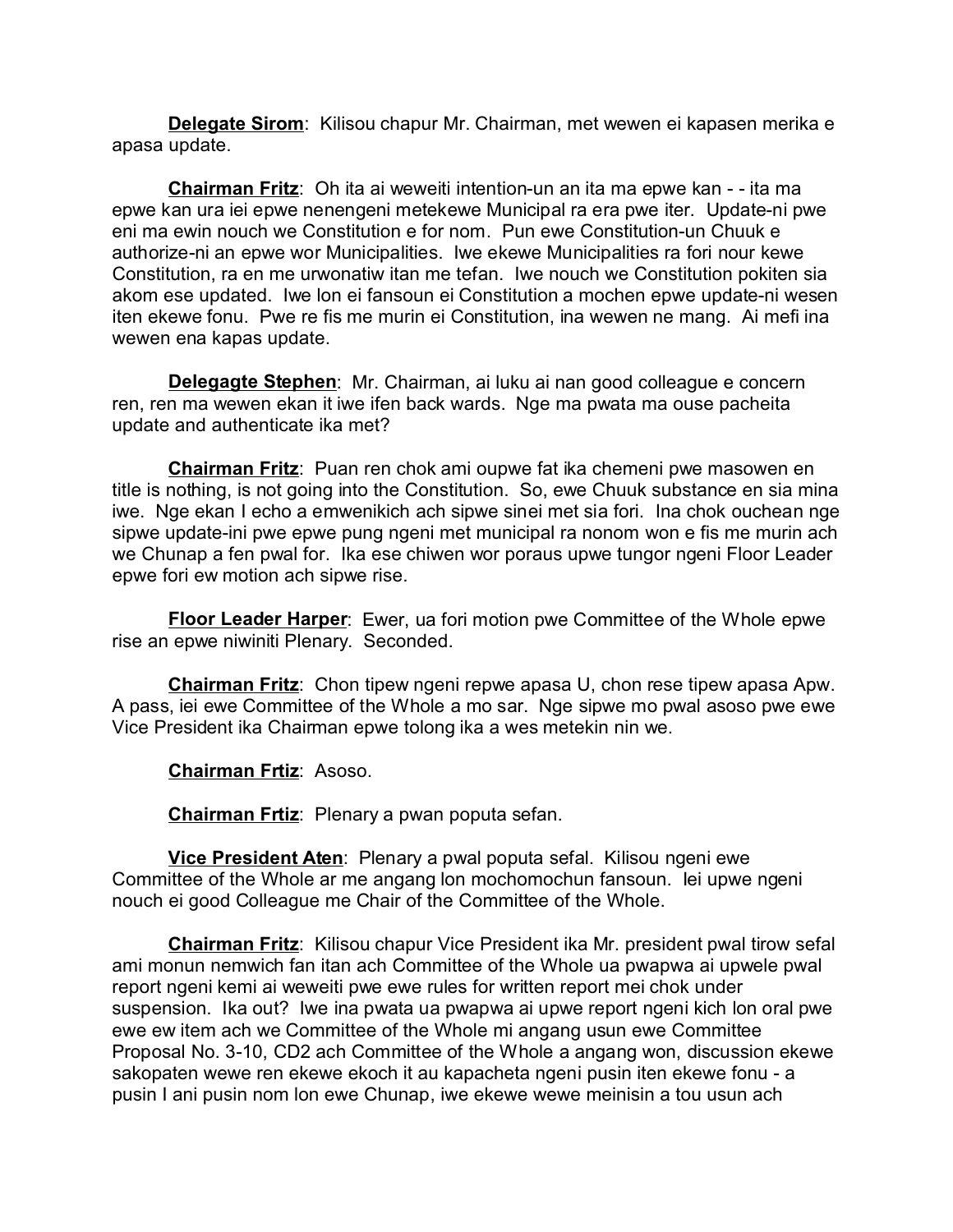weweiti a fen tou me won Ewin Alea, iwe Monun Mwich ir mi tipew ngeni tiwenon choke ew, ewe it Satowan, iwe ewe Floor Leader a tungor pwe epwele tonau ewe kapas ina itan Satowan me lom ewe RAWAS. Iwe lusun kewe mi chok nom. Nge chechemeni pwe ei Delegate ika Committee Proposal fan asengesin chok ita auchean Piis-Paneu. Nge ren ekewe popun mi pass lon Ewin Alea iwe a pwal tosefalinong lon Committee of the Whole. Iwe Committee of the Whole mi tipew ngeni meinisin, tiwelon chok ewe ew ekesiwin ren itan Satowan, we epwe tou ewe ew Amendment mei tolong lon ewe First Reading, iwe a fen pwal katou. Iwe ina met ai Committee of the Whole eplele report ngeni ei Convention, pwe ew Committee of the Whole Draft 1, mi etiwa met ewe e pass lon Aewin Alea, tiwelon chok ewe it RAWAS e tou. Ren na popun ua walong lon ew motion pwe ach ei Plenary Session epwele etiwa ewe report seni Committee of the Whole. Seconded.

COW a asosono. Mwiich a pwan niwinsefan.

**Vice President Aten**: A mokut a pwan second pwe Plenary epwe etiwa ewe oral report seni Committee of the Whole. Chon tipew ngeni apasa U, Chon rese tipeew ngeni. A passed.

**Floor Leader Harper**: Kilisou chapur Mr. President ua fori motion pwe mwichenap a etiwa Committee Proposal No. 3-10, CD2.

Mwiich a mo asoso. Mwiich a pwan niwinsefan.

**Vice president Aten**: Floor Leader Harper.

**Floor Leader Harper**: Ewer kilisou chapur. Ua fori motion pwe mwich epwele etiwa Committee Proposal No. 3-08, CD2, Committee of the Whole lon second reading. Second.

**Vice President Aten**: A mokut a pwal second. Iei atun memef, Chairman Mori.

Chairman Mori: Kinisou Mr. President. Ai luku ei meen I mi very much self explanatory. Ei amendment e tolong adaewin an epwe bring upini ewe Restriction ren ekkewe fitu draft. Mi fofola lon nouch we chulap an epwe wor flexabilities ren creationun ekkewe Department. Ai luku iei intentionun ei meen ei echo proposed amendment - proposal . Iwe ena pual ekesiwil a pual katolong fan asengesin an epwe sapren ach sipwe under estimateni ewe Legislature. Ika ewe Chief Executive Officer ren ewe Governor an epe setni an departments. Nge auchean ewe guideline ren ekkewe department an epwe kawor alongolong won oren moni. Iei ai mefi ei guiteline mi auchea pun kich mi lengeni nge epwe tongeni an epwe rikirik fan ekkoch nge auchean epwe wor eu systematic guideline an epwe alisi alongolong won met resources mi wor rech lon Chuuk . Kilisou chapur.

**Chairman Fritz**: Ngang ua amokutu pwe epwele ukutiw anini pwe ma ina namoten COW. Pwe sipwe amuch, amuch, iwe a ma much, ita ina sipwe ne chok utut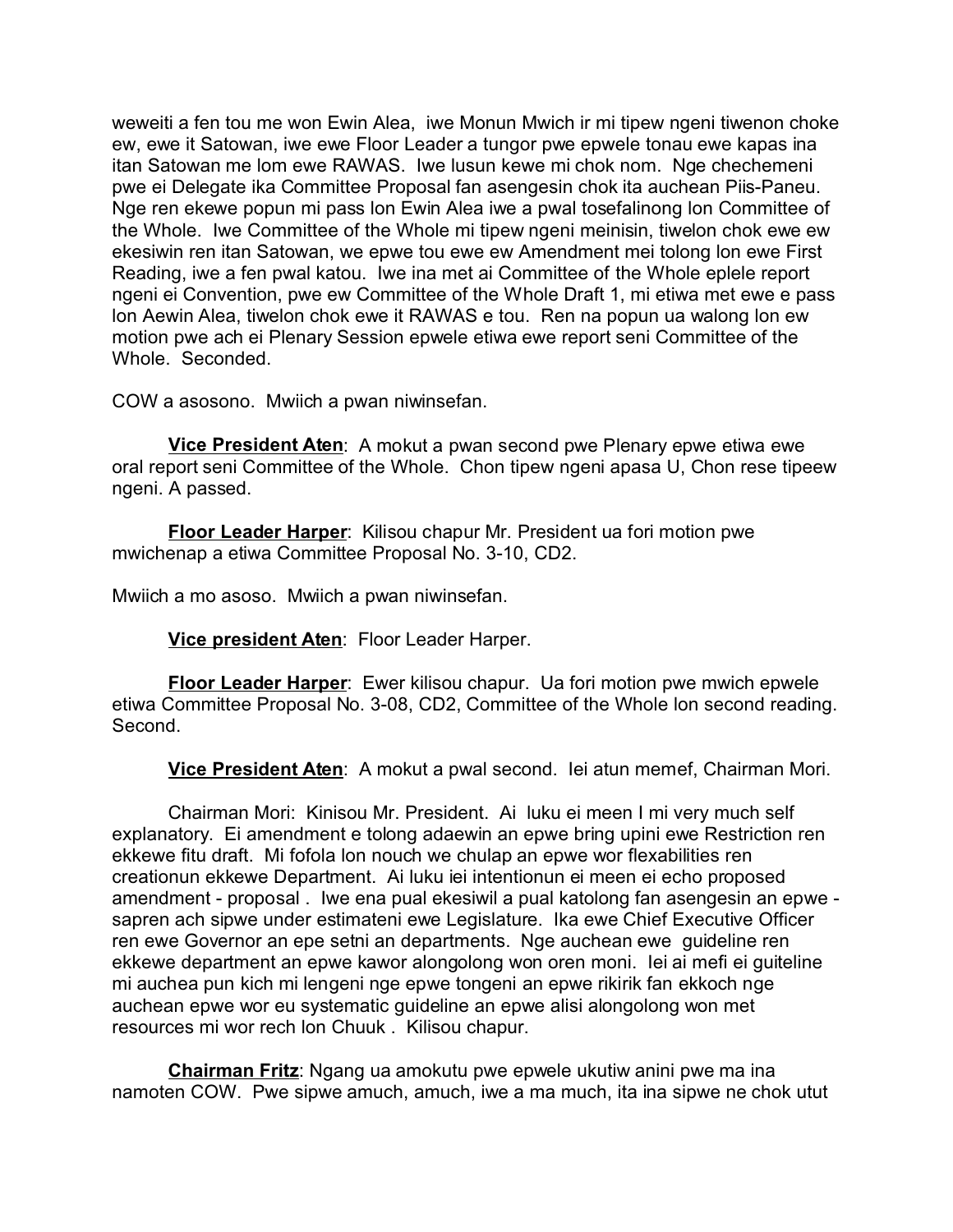won. Second.

**Vice President Aten**: A mokut a pual second pwe epwele ukutiw anini, chon tipeew apasa u, chon rese tipeew apasa apw. Iwe ren na wewe ai luku kich mi molota ach sipwe utut. Mr. Secretary.

**President Noket**: Kose mochen sipwe mo asoso.

**Vice President**: A wor tingorun asoso.

Mwiich a mo asoso. Mwiich a pwan niwinsefan.

**Vice President Aten**: Sa pwan soposopono. Mr. Secretary.

**Secretary**: Delegate Mori, uu, Delegate Nifon, uu, Delegate Rosokow, uu, Delegate Sirom, uu, Delegate Stephen, uu, Delegate E William, Delegate K. William, Ewer. Delegate Wiliander, uu. Chairman Fritz, uu. Floor Leader Harper, Vice President Aten, ewer. President Noket, uu. Floor Lealder Harper, uu. Mr. President, pungun utut won CP No. 3-10 CD22 COWD1. Omusalo CP. No. 3-08, CD2 chon apasa U, 12,

**Vice President**: Iwe ukukun chon uti ewe CP. - Floor Leader Harper.

Floor Leader Harper: Upwe tungor epwe afatafat chonne mwich, chon vote, pwe ai luku 11 chok chon mwich.

Vice Presicent Aten: Mr. Secretary, kose mochen kopwe checki……

Secretary: Upwe omusomus pwe mi mwal met ewe uwe apasa. Pungun utut chon apasa uu, 11, chon apsa apw, ese wor, absent 2.

Vice President Aten: Kilisou Mr. Secretary ren ach we rules of procedure ach sipwe pass 2nd and final reading on 10 ika 2/3 members, iwe CP No. 3-08, CowD1 a passed lon 2nd and final reading. Floor Leader Harper.

Floor Leader Harper: Ua pwal fori motion pwe convention a pual passni CP. No. 3-10 CD2, COW D1. Second.

Vice President Aten: A mokut a pual seconded pwe CP No. 3-10 CD COWD1, iei atun memef won. President Noket.

President Noket: Ngang mi tipeew ngeni met Chairman Fritz mi apasa. Mi pung met e apasa akomun ach discussion won ekei proposal lon CWO. Ai ekieki a fakkun nafoch ach poraus won ei ew proposal lon ewe COW. Kilisou ra wewefengen met ach ekiek me ach tipeew ngneni. Ina pwata ua fori motion pwe a ukutiw anini.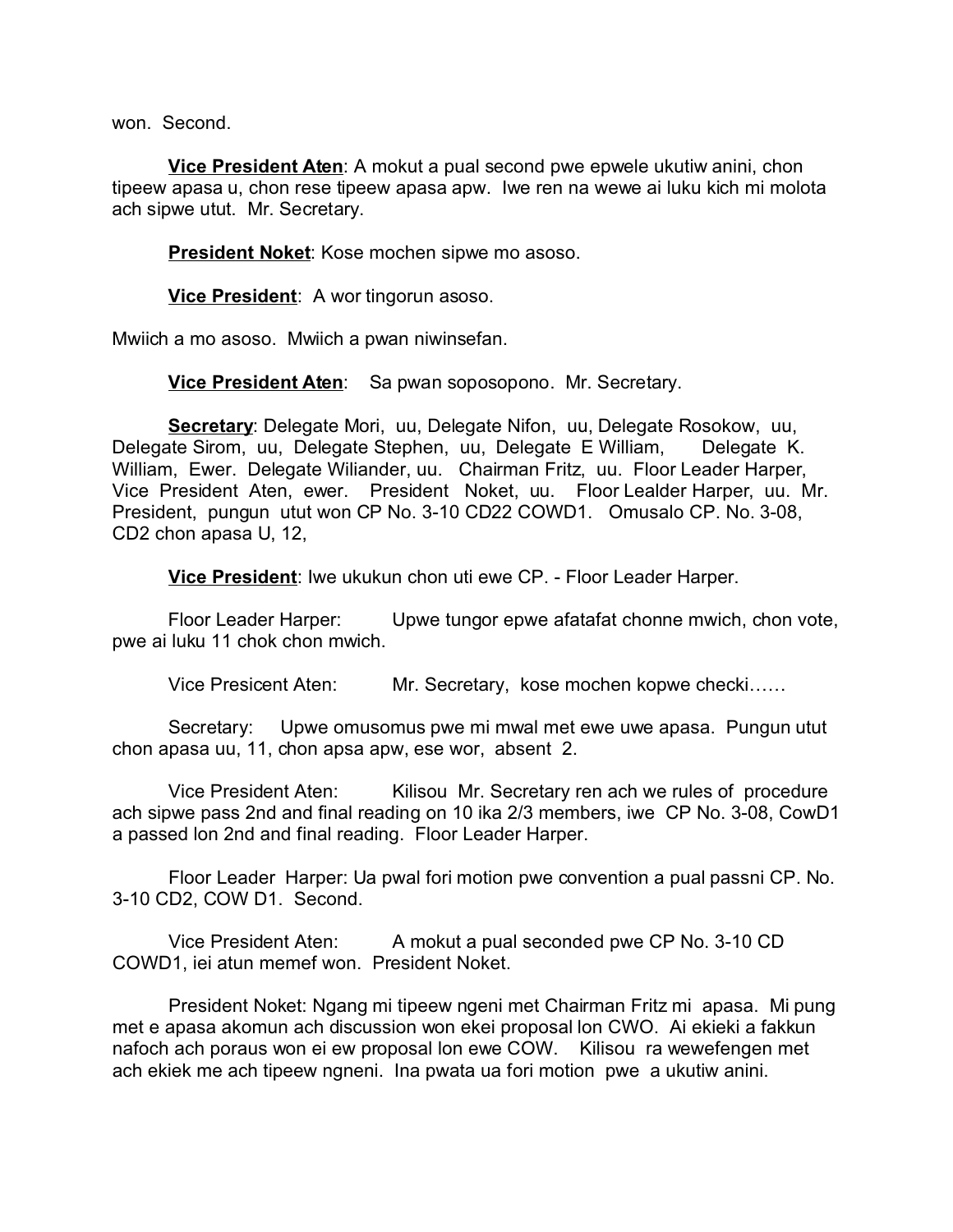Vice President Aten: Sipwe mo asoso. Sa pual niwinsefal , mi wor ewe motion a pual seconded pwe a kouk poraus won ei meen. Mr. Secretary kopwe angei am roll call. Vote.

Secretary: Del. Mori , yes. Del. Nifon, u. Del. Rosokow, u. Del. Sirom, u, Del. Stephen, u. Del. K. William, yes, Del.. Wiliander, yes. Chairman Fritz, yes. Floor Leader Harper, a wes, Vice President Aten, yes. President Noket, u. Mr. President pungun utut won CP No. 3-10 CD2 DOWD1, chon tipeew ngeni 10, chon rese tipeew ngeni 1, ruoman absent. A passed.

Vice President Aten: Ren na wewe CP No. 3-10 CD2COWD1 a pass ren final reading. Asoso . Sa pual soposopolo. Sa nom won item 11, Floor Leader Harper.

Floor Leader Harper: Kilisou Mr. President, ngang ua fori motion wpe convention a pual passni Rsolution No. 3-13 lon 1st reading. Second. Vice President Aten.

Vice President Aten: President Noket.

President Noket: Sipwe mo asoso ekis.

Vice President : Sipwe asoso. Sia pual poputasefal. Floor Leader Harper.

Floor Leader Harper: Upwe withdraw ai motion fan iten Resoklution No. 3-13. Nge upwe aniwinalong won 3-14, second.

Vice President: A moved a pual second pwe sipwe angang won Resolution 3-14. Chairman Fritz

Chairman Fritz: Kich meinisin sipwe fakun pwapwa ren ewe family a mut ngeni kich ach sipwe aea ei leni. Iei popun ua moved - pwe sipwe kouno ne anini nge sipwe authorizni nouch kewe staff ika pwe mi wor spelling mi mwanino repwe do the correction. Repwe forochu nge ren ewe Resolution a men murino ua tungor ach acclamation by chimwechimw that's my motion. Floor Leader Harper.

#### **Vice President: Floor Leader Harper:**

**Floor Leader Harper**: Ewer, ua men tipeew ngeni ei ekiek ach sdipwe pwarata ach kilisou ngeni ewe family nge ma sap ese kan lunus ai kilisou uun met ua pwarata lon ekkewe ran. Ngang mi luku lon an chon Nama we wokisin era pwe "**ke pwa me leaw, ke pwa me nepow**" met lamoten sipwe apsa ach kilisou nge ese wor masowan ach kilisou. Iwe fin Tonoas re ura esap kapas pwe fofor. Kilisou.

**Vice President**: Del. Sirom.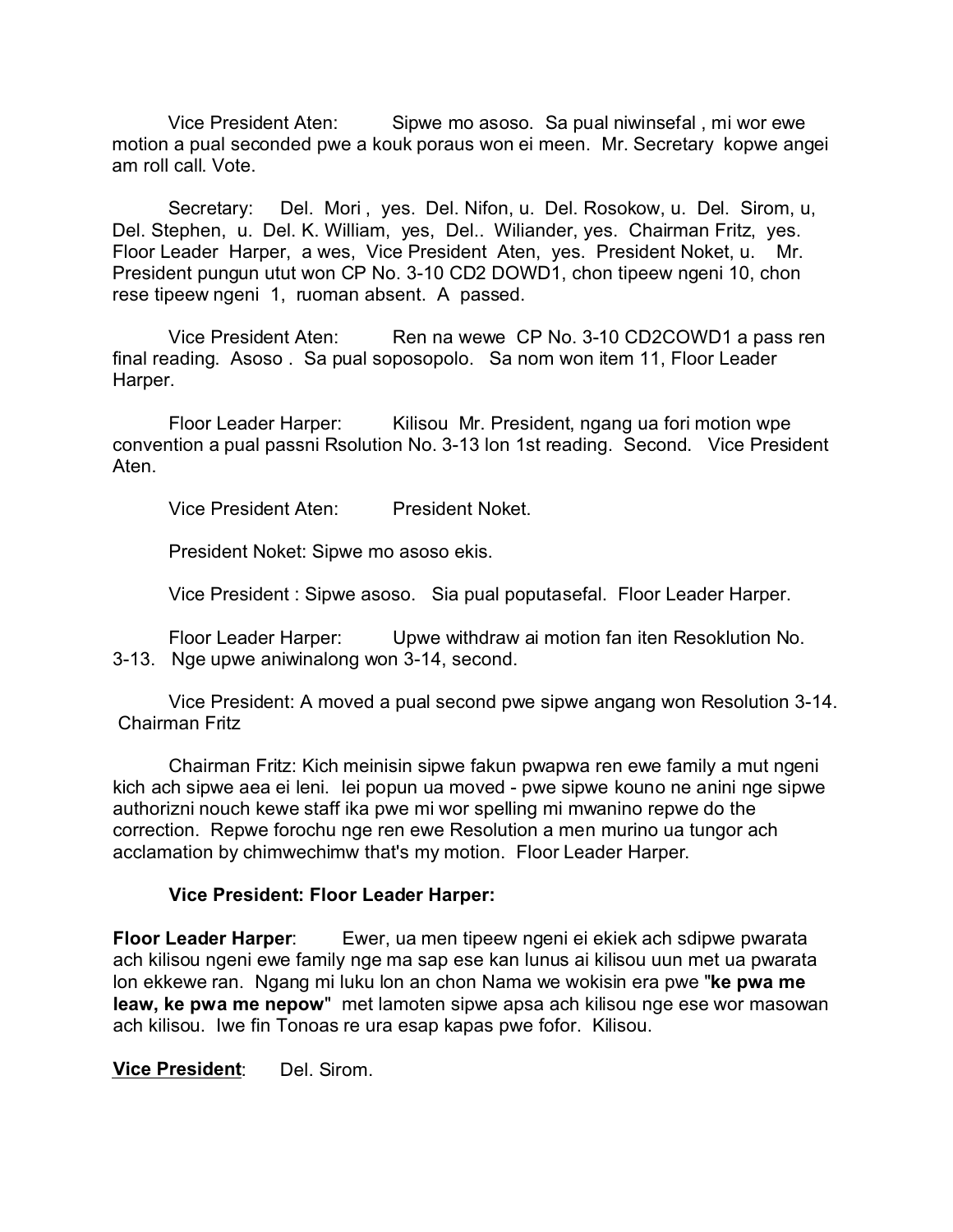**Delegate Sirom**: Mr. President kosde mochen sipwe mo ngeni Fritz epwe poraus.

### **Vice President: Chairman Fritz.**

**Chairman Fritz**: Pokiten pwich kewe re kapasen am kewe itenap lon Orun Namoneas, iwe mi ngaw an epwe incomplete nge nei ei chairman - ren pual ewe eu kinikin fonu soposopun chok ekkewe. Ke pwa me leaw, ke pwa me nepow. Fan murino siengaw awen epinoch, ekei esap kapas pwe fofor, OOsei kapas, fos I pwer ngeni I pwan. Iei osen kan nouch ei mwan. Usun chok pwal na ekan ureniei upwe ninalong pin, omusalo tipis Mayor, Samol, pwe rekan anikem example. Sipwe fori lon angang, sap kapas ika pwe a mwal a tipisin.

**Vice President**: Asoso. Mwich a pwal poputa sefan.

Delegate Sirom: Kilisou Mr. President, upwe pwarata ai fit chienei kewe ar pwarata kilisoun ewe Resolution. Ngang upwene chok tongeni apasa nge ach kilisou epwe nom lon ititin ewe kol, puritosa, amo mei tufich upwe achesini, ren ei wewe ua fori lon motion,a kau porous won. Second.

**Vice President**: A mokut a pwan second, a naf porous won ei Resolution, iei mi pwal wor ewe motion mi tonong fan- - itan. Chairman Frtiz.

**Chairman Fritz**: Ewe motion an epwe koukutiw anini sipwe vote won.

**President Noket**: Mr. Chairman, sipwe apisi.

**Vice President**: Chon tipeew ngeni Resolution No. 14, apasa U. Iwe sa etiwa won No. 12? Mr. Secretary.

**Mr. Secretary**: Mr. President esor mettoch won item 12.

**Vice President**: Asoso mo. Sa pwan niwin. Mr. Secretary iei kich mi nom won Indrotuction and Referral and Delegate Proposal and Resolution.

**Secretary**: Mr. President, mi wor ena Resolution a katolong, Convention Resolution a pwal nampani, Convention Resolution No. 3-15.

**Vice President**: Kinisou Mr. Secretary, ika ese chuen wor iei sia ettiw won Miscellaneous.

**Chairman Fritz**: Mr. President, u chok mochen ereni kemi monun ei mwich, pwe have a nice weekend all of you, chechemeni wisemi kana mi auchea tumunu wisemi kana fan itan aramas.

**Vice President**: Kinisou chapur Chairman Fritz.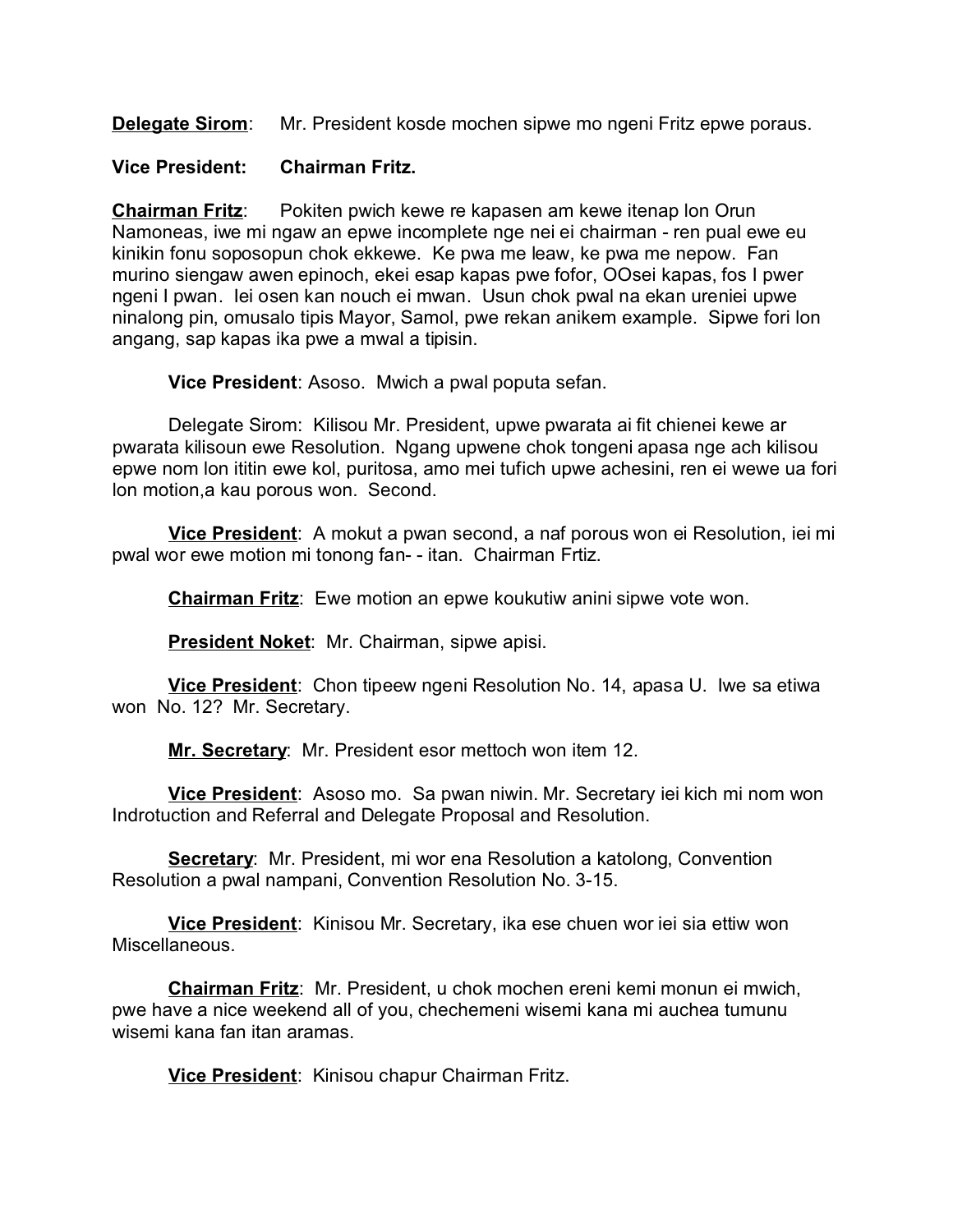**Chairman Nifon**: Fan itan met we kich mi porous won, non fansoun asoso ren chienan nouch we Resolution. Pwal an epwe chok fat, pwe ei tipeew-in Convention ua fori non motion pwe Convention Leadership repwe chok chufengen ra nengeni tufichin me mecheresin masowan nouch we Resolution ngeni ekkewe souim. Second.

**Vice President**: A mwokut a pwan second ena motion, chon tipeew ngeni, apasa U, chon rese tipeew apasa Apw. A pass.

**Delegate William**: Kinisou chapur Mr. President. Ngang upwan chok atoura ekkoch mongungun nouch kewe aramas, ar tungor, ar pos-siasini, a ifa nonomun ewe Insurance. Iwe ew metoch ua aneanei pwe epwe tonong non ach ekiek, pwe ikenai sia kuna nge a osukosuk, sia kuna nge ese chiuen no ekkewe allotment, ra desolve seni ach kewe benefits. Iwe iei auchean ua uwei pwan an nouch kewe aramas, ar tungorei pwe upwe tungorei kich meinisin ausemochen sipwe anganga ewe Health Care. Ika noun Chuuk we Insurance ach sipwe fen angang, ika sipwe approve-fei ika sisap approve-fei, an epwe tou, ika epwene ngeni mefian aramas, ika epwene choice ika pwan no ngeni nenian we chok akom, nge wesewesen nei kewe anean pwe amo ita sia amwitiri. Ena pwe epwe angasereno pwe ewe ukukun 25 chana mi fen mono ew case sardine ika fen ruu cases sardine, nge ikenai sia ani osupwang pwe a deduct nour kewe money, nge esor met re ani benefit tori ikenai. Ina ew siongaw seni nouchkewe aramas, seni iwe tori iei non fansoun ran me ran, ar tutungor ena ew subject an ach ei Convention epwe pwan tongeni anomu non an nonnom. Kinisou chapur, fokkun amusano tipisin mongungu epwe pochokun nge seni pokiten ina an nouch kewe aramas tungor pwe sipwe atufichir non ei fansoun. Kinisou Mr. President.

# **Vice President**: Chairman Nifon.

**Chairman Nifon**: Fan itan chok I ewe concern seni ai we colleage ewe delegate proposal fan itan ewe Insurance a assigne ngeni om we committee on General Provision, ina aewin mettoch sia angang won. First delegate proposal e-come out from the committee ewe Health Insurance Plan Proposal. Ai nuku ena proposal epwe ew me nein ekkewe nimu om we committee a fefn awesano an angang won. Echiwen nom ren nouch we Chief Counsel, ina met upwe tongeni afata ta ren an delegate William epwe have better idea of nonomun ach we Health Insurance. Kinisou chapur.

**Vice President**: Asoso mo. Sia pwan niwin sefan. Iei kich mi nom won item 14 miscell. Business, sipwe chok aniwini ach we tungor ren secretary pwe epwe anisi General Provision Committee ren nour kewe report, ika ese chuen wor memef non miscall. Business, Floor Leader Harper.

**Floor Leader Harper**: Ewer kilisou Mr. President. Upwele kan lamalam tekia, ai upwele pwal fori motion, an mwich epwele pwal sarelo ren ikenai, pwal liwinsefal kulok 10 sarinfal. Second.

**Vice President**: Delegate Keiuo William.